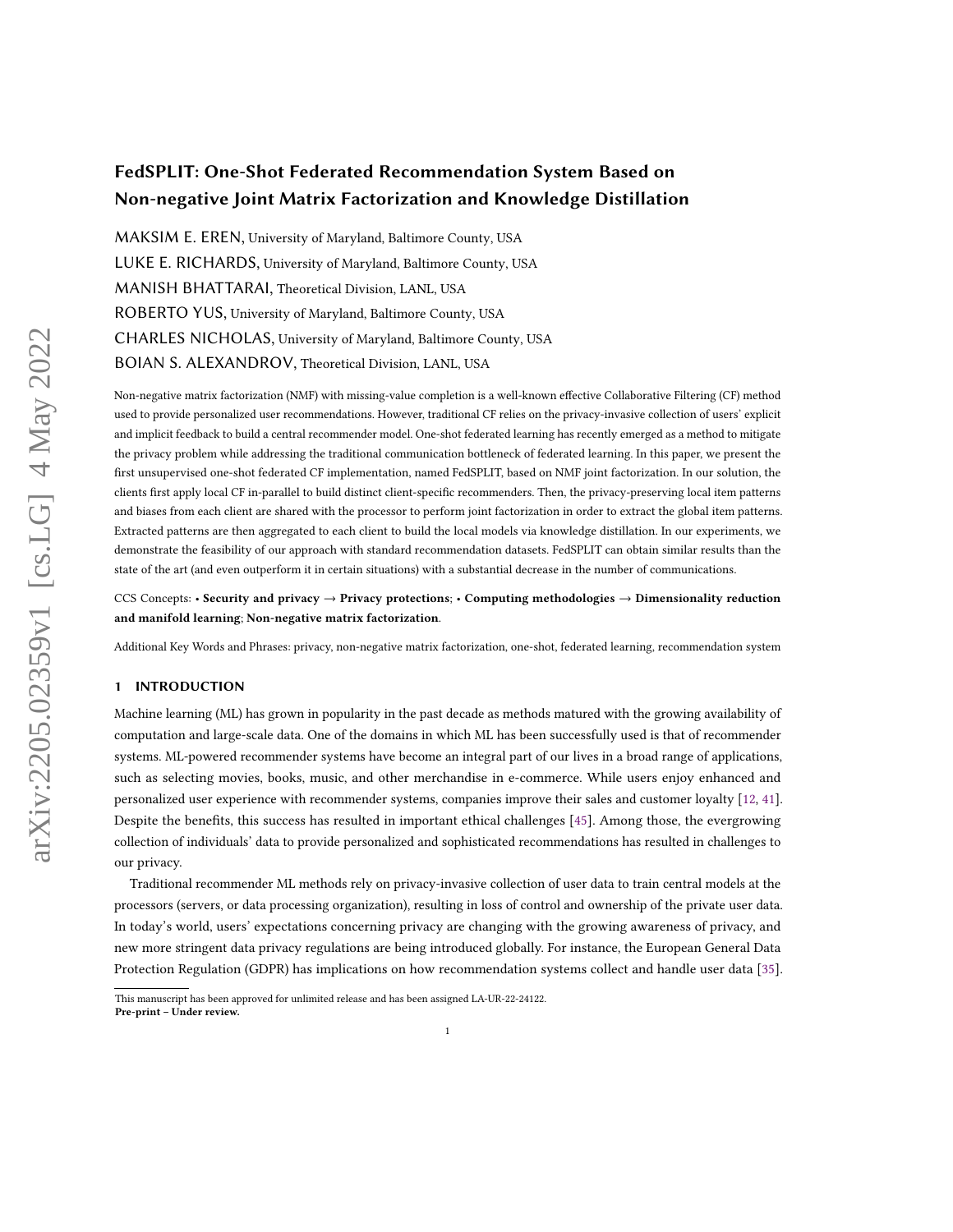This movement drives the need for future recommendation systems to take the preservation of privacy into account to comply with the regulations and help in maintaining consumer trust and loyalty. Recommendation systems based on federated learning are an attractive solution to minimize the private data that is transmitted to the processors [\[63\]](#page-16-0). While federated learning alone is also vulnerable to potential privacy leakage [\[40\]](#page-15-3), it contributes to minimizing the amount of individuals' data that flows to processors by performing part of the training process at the client. However, one of the core challenges of this approach is the expensive communication cost between the clients and the server [\[63\]](#page-16-0).

The communication challenge of federated learning has an impact on federated recommender systems that might jeopardize their wide adoption. Several federated recommenders based on Collaborative Filtering (CF) implementations have been previously proposed [\[4,](#page-14-1) [16\]](#page-14-2). Such systems, which identify and filter potential future user interests by collaboratively learning from the past preferences of many users [\[20,](#page-14-3) [48\]](#page-15-4), are based on iterative optimization techniques requiring multiple communications between the server and its clients at each iteration. Federated methods that require multi-round client participation suffer communication bottlenecks due to potential limited data plans of users, potentially slow and unreliable network connections, and cost of cryptographic protocols [\[25,](#page-14-4) [38\]](#page-15-5). Also, the higher the number of communications between clients and server, the higher the risk for potential attacks to intercept model updates that could lead back to individuals' data. Thus, communication efficiency in federated learning has been an active field of study [\[32,](#page-15-6) [33,](#page-15-7) [38,](#page-15-5) [42,](#page-15-8) [44,](#page-15-9) [53,](#page-15-10) [58\]](#page-16-1). In particular, different approaches have been proposed to improve the efficiency of communications in federated CF [\[11,](#page-14-5) [28,](#page-15-11) [39,](#page-15-12) [51\]](#page-15-13). While these approaches lower the communication complexity, they still expect multi-round client participation. This presents challenges in the real world as clients may leave the training process at any moment [\[37\]](#page-15-14) or have different number of data instances [\[43\]](#page-15-15). In response, an emerging field of one-shot federated learning addresses the communication problem by performing only a single round of communication (or a fixed number of few communications) between each client and the processor per training session, as opposed to per iteration [\[24,](#page-14-6) [25,](#page-14-4) [29,](#page-15-16) [37,](#page-15-14) [49,](#page-15-17) [65,](#page-16-2) [67\]](#page-16-3). While the proposed one-shot federated methods significantly reduce the cost of communication, work thus far only focused on supervised and semi-supervised classification problems such as language and vision tasks.

In this paper, we introduce what is, to the best of our knowledge, the first implementation of one-shot federated learning for CF and recommendations. Our approach, named FedSPLIT, is an unsupervised communication-efficient (for the number of communications) federated method for providing privacy to groups of users or set of organizations (clients). In our one-shot federated setup, we achieve a single pair of communication, after the initial small-sized communication to calculate the global mean, between the server and its clients for the entire training process by first modeling local client-specific CF in parallel. Specifically, our local CF is based on Non-negative Matrix Factorization (NMF) from users' explicit feedback data [\[27,](#page-15-18) [34,](#page-15-19) [54\]](#page-15-20). The extracted latent factors for items from each client along with the item biases are then shared with the processor to extract the global item patterns via joint-factorization. Global item patterns and biases are then aggregated to each client to perform knowledge distillation to improve the recommendation capability of the distinct local models. Since the shared data between the clients and server is with respect to the items, the added benefit of FedSPLIT is that the user based information is abstracted, where the processor does not know which user is part of which group (client) or how many users are in the group. During our experiments, we showcase the feasibility of our approach on the MovieLens 100K and MovileLens 1M datasets [\[26\]](#page-14-7) and show that FedSPLIT achieves similar root-mean-square error (RMSE) with a single communication as compared to the state-of-the-art federated CF with multi-round communication. We also perform an empirical privacy audit of our method by analyzing how much outside knowledge an adversary would need to reconstruct the dataset of a group or organization. In summary, our main contributions include: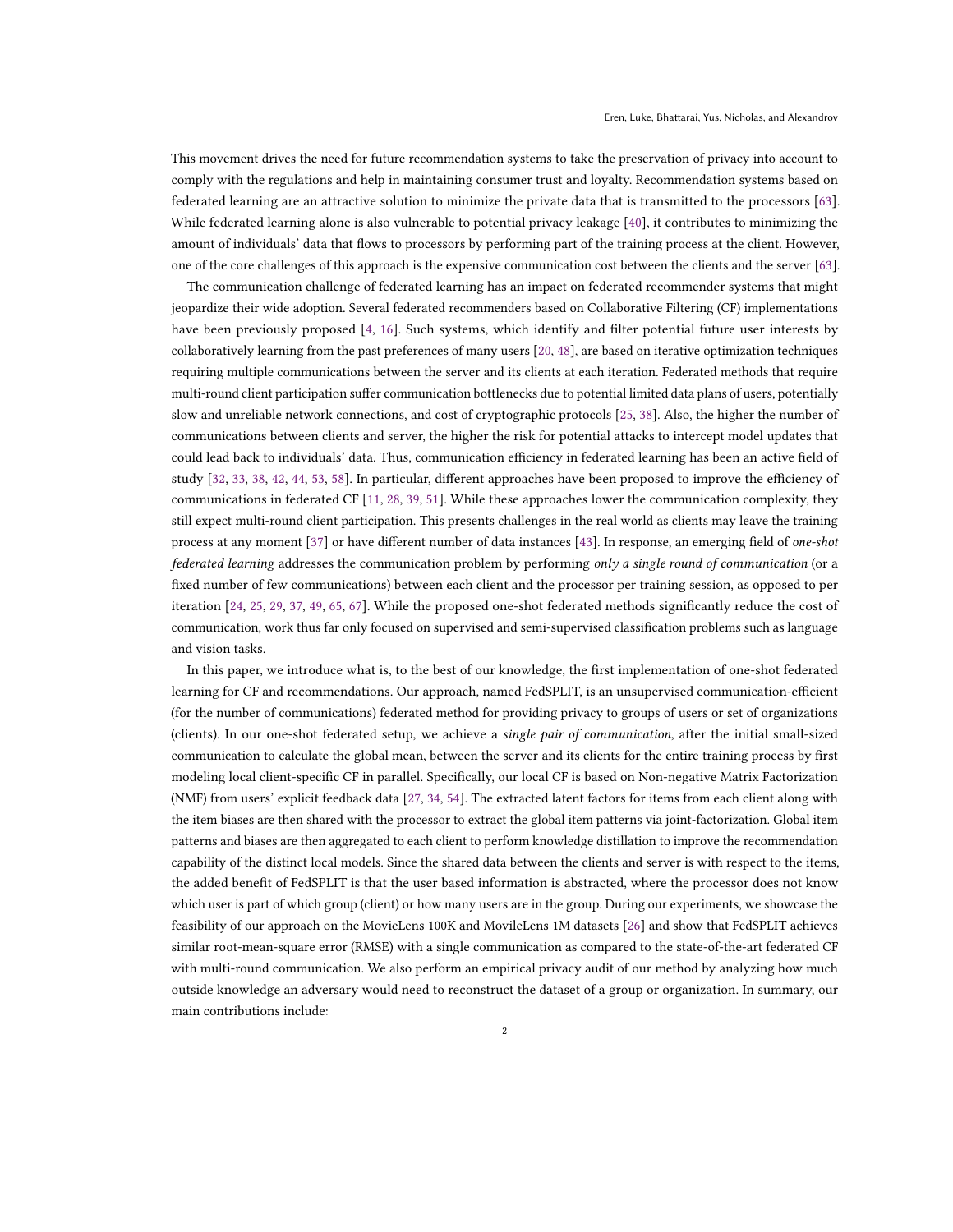- Introducing the first implementation of a one-shot federated collaborative filtering method for performing recommendations from user explicit feedback.
- Developing a one-shot federated learning method where user information is abstracted.
- Demonstrating that NMF with joint factorization and knowledge distillation improves the recommendation capability of groups or organizations.
- Showcasing that our approach achieves similar RMSE with a single communication as compared to the state-ofthe-art federated CF.
- Presenting an empirical privacy evaluation of our method to analyze potential reconstruction attacks via inference.

The rest of the paper is organized as follows. We give a summary of relevant prior work in Section [2.](#page-2-0) We describe NMF, NMF with missing-value completion for CF, and FedSPLIT in sections [3.1,](#page-3-0) [3.2,](#page-4-0) and [3.3,](#page-5-0) respectively. We also provide an empirical summary of privacy by design considerations and potential limitations of our approach in Section [3.4.](#page-7-0) Before we showcase our experiment results, the dataset and the experimental setup are described in Section [4.1.](#page-8-0) We then demonstrate that federated learning improve the predictive performance of local CF in Section [4.2,](#page-9-0) before comparing our results to the baseline federated CF methods in Section [4.3.](#page-11-0) The privacy audit is given in Section [4.4.](#page-12-0) Before concluding, we list some potential areas of future work in Section [5.](#page-13-0)

#### <span id="page-2-0"></span>2 RELATED WORK

In this section, we provide a brief overview of relevant work on federated learning, and specifically the prior work that looked at federated learning in the context of federated CF and the optimization of communication.

## 2.1 Federated Learning

Federated learning [\[43\]](#page-15-15) formalized the concept of learning local models and then aggregating them to create a centralized global model in the pursuit of sharing knowledge derived from data. Since then there has been a growing level of research in furthering this method [\[38\]](#page-15-5). Works since have examined more efficient communication with reducing the number of communications or the size of the communicated data [\[32,](#page-15-6) [33,](#page-15-7) [42,](#page-15-8) [44,](#page-15-9) [53,](#page-15-10) [58\]](#page-16-1), ensuring privacy of participants [\[7,](#page-14-8) [46,](#page-15-21) [64\]](#page-16-4), and extending to recommendation systems [\[4,](#page-14-1) [11,](#page-14-5) [16,](#page-14-2) [28,](#page-15-11) [46,](#page-15-21) [51,](#page-15-13) [56,](#page-15-22) [66\]](#page-16-5). A major caveat of these methods, especially those within the recommendation system space, is the need for consistent and frequent communication of gradients and model updates. Communication optimization work in federated learning [\[30,](#page-15-23) [32,](#page-15-6) [33,](#page-15-7) [42,](#page-15-8) [44,](#page-15-9) [53,](#page-15-10) [58\]](#page-16-1) has gained much more attention as these systems were implemented in real world scenarios and constraints. Our work is most similar to the concept of one-shot federated learning [\[25\]](#page-14-4) where the goal is to limit communication to one iteration to aggregate knowledge across models. A handful of approaches have examined methods to aggregate model knowledge through distillation [\[37,](#page-15-14) [67\]](#page-16-3), data distribution modeling for synthetic data generation [\[29,](#page-15-16) [67\]](#page-16-3), model selection for aggregation [\[24\]](#page-14-6), probabilistic aggregation [\[65\]](#page-16-2) and addressing privacy-preserving aggregation for non-IID data [\[49\]](#page-15-17). Methods have been evaluated in supervised and semi-supervised image and text classification domain, and to our knowledge our work introduces the first one-shot federated learning method for unsupervised recommendation.

Work in federated recommendation systems, specifically matrix factorization [\[61,](#page-16-6) [62,](#page-16-7) [64\]](#page-16-4) attempts to solve a problem that is similar to our work within collaborative filtering, with certain users being present in distributed matrices and items being shared. However, they focus on a global federated learning by sharing gradients with a secret sharing mechanism with the central server. Our work is in a similar vein as [\[3\]](#page-14-9) in which NMF is used as a local privacy-filter within a federated learning paradigm. Their approach involves learning a local latent representation that allows for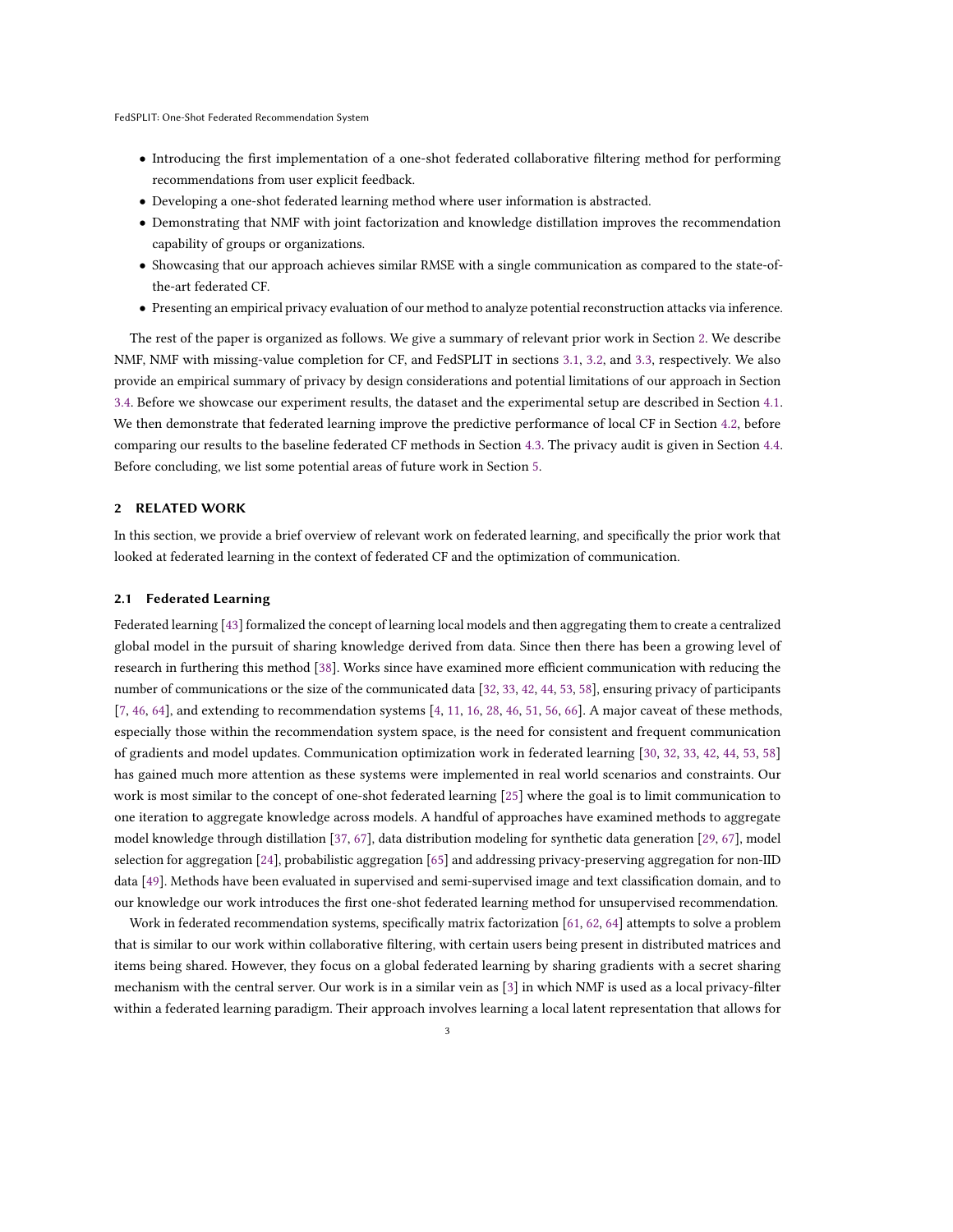a utility classification while protecting sensitive attributes from being reconstructed. Within our approach, we also attempt to learn a latent representation for the utility of collaborative filtering rather than classification.

## 2.2 Private Machine Learning and Collaborative Filtering

Private ML attempts to create models that do not leak information on the original data that the model was trained on [\[22\]](#page-14-10). This is an ever prevalent issue within federated learning as there are typically frequent network communications between devices and server which leaves user data vulnerable [\[18\]](#page-14-11). Algorithms attempt to mitigate membership inference attacks [\[50\]](#page-15-24), being able to determine if a data point was used in training, and inversion attacks [\[17\]](#page-14-12), and being able to reproduce the dataset the model was trained on. Various methods have been introduced to accomplish these tasks such as homomorphic encrypted models [\[55\]](#page-15-25) and through differential privacy algorithms [\[1\]](#page-14-13). Complete homomorphic encryption in matrix factorization has been explored [\[31\]](#page-15-26) outside of the federated learning environment and within it for sending data to the central server [\[10\]](#page-14-14). Differential privacy has been explored to provide protection in the federated collaborative filtering context [\[46\]](#page-15-21) and outside of it with count sketches as an approximation [\[6\]](#page-14-15). Methods have proposed not retaining data sent from users and only retaining online-updated item matrices to preserve privacy [\[57\]](#page-16-8). Our work shares a similar goal of not retaining data, but does not require individuals to share data points and does not store latent matrices that are updated in an online fashion.

Within our work we examine the privacy of our newly introduced method. The majority of methods within this space use gradient information sent to the central server on the weights of the model. However prior work [\[68\]](#page-16-9) has shown a method to recover private learning data from these exchanged gradients. This attack is done by utilizing the local version of the model and using the shared weights to optimize random inputs to the original data to produce the same gradients. In response, works have examined how to integrate homomorphic encryption for data sharing [\[10,](#page-14-14) [66\]](#page-16-5) and model gradients [\[7\]](#page-14-8). Prior work in federated collaborative filtering similarly evaluated the privacy of federated matrix factorization with gradient sharing [\[18\]](#page-14-11). In a similar vein as prior works, they were able to reconstruct the original data from unprotected gradients. Within our work we forgo sharing gradients entirely and evaluate the privacy risk of sharing latent components. As well, we explore the dynamics of sharing data within a group setting for recommendation [\[47\]](#page-15-27) and when this grouping of user data introduces potential group data reconstruction attacks.

# 3 METHOD

The core ideology in our method is that we want to jointly learn the patterns of data that is *split* into separate matrices, hence the name FedSPLIT. On the client-side, FedSplit uses a Collaborative NMF for missing-value completion, an effective CF method for performing recommendations from users' explicit feedback data [\[34,](#page-15-19) [54\]](#page-15-20), while the server-side utilizes standard NMF for joint factorization. Before introducing FedSplit and privacy and practical design considerations, we begin this section with a summary of the standard NMF and the Collaborative NMF.

## <span id="page-3-0"></span>3.1 Non-negative Matrix Factorization (NMF)

NMF is an unsupervised learning method based on low-rank approximation that performs dimensionality reduction. NMF approximates a given observation matrix  $X\in\mathbb{R}^{n\times m}_+$  with non-negative entries, as a product of two non-negative matrices, i.e.,  $X \approx WH$ , where  $W \in \mathbb{R}^{n \times k}_+$ , and  $H \in \mathbb{R}^{k \times m}_+$ , and usually  $k \ll m$ , n. Here, n is the number of samples, m is the number of features, and the small dimension  $k$  is the low-rank of the approximation. We perform this factorization via a non-convex minimization with non-negativity constraint, utilizing the multiplicative updates algorithm [\[36\]](#page-15-28), and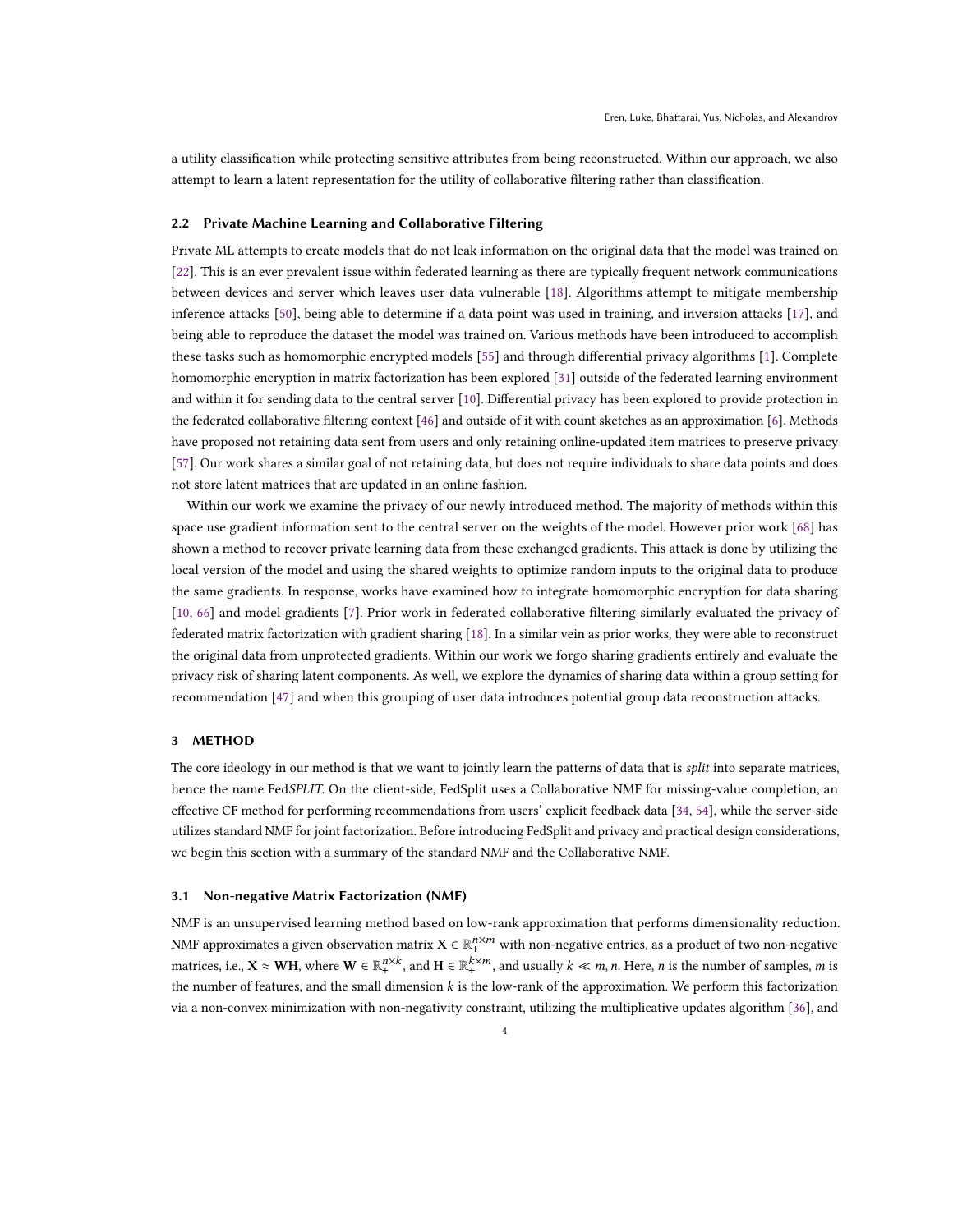Frobenius norm as distance metric, with an objective function:

<span id="page-4-4"></span><span id="page-4-3"></span><span id="page-4-2"></span><span id="page-4-1"></span>
$$
\min_{\mathbf{W} \in \mathbb{R}_+^{R \times K}, \, \mathbf{H} \in \mathbb{R}_+^{k \times m}} ||\mathbf{X} - \mathbf{W} \mathbf{H}||_F^2
$$
\n(1)

which allows NMF to be treated as a Gaussian mixture model [\[15\]](#page-14-16). In Equation [1,](#page-4-1) the factors W and H are the solution of the optimization problem, estimated via alternative updates, with update rules in Equations [2](#page-4-2) and [3](#page-4-3) respectively, and the performance of the minimization is evaluated by the relative reconstruction error in Equation [4:](#page-4-4)

$$
\mathbf{W} = \mathbf{W} \frac{\mathbf{X} \mathbf{H}^T}{\mathbf{W} \mathbf{H} \mathbf{H}^T}
$$
 (2) 
$$
\mathbf{H} = \mathbf{H} \frac{\mathbf{W}^T \mathbf{X}}{\mathbf{W}^T \mathbf{W} \mathbf{H}}
$$
 (3) Relative Error = 
$$
\frac{||\mathbf{X} - \mathbf{W} \mathbf{H}||_F^2}{||\mathbf{X}||_F^2}
$$
 (4)

# <span id="page-4-0"></span>3.2 Collaborative Non-negative Matrix Factorization (CNMF)

While NMF, as summarised in Section [3.1,](#page-3-0) is an effective method for extracting the meaningful latent features, the updates are done with respect to Equation [1](#page-4-1) such that the distance between X and approximation WH is minimized. This distance minimization includes the zero entries in X such that the approximation WH is pushed towards zero for those entries. However, in recommendation systems, the user only interacts with a small fraction of the items, which leads to a highly sparse matrix X. Therefore, the standard NMF minimization does not work for CF because the zeros, or the missing-values, in  $X$  are the future recommendations we want to perform. To this end, our optimization needs to be done only with respect to the non-zero entries in X instead. Estimating the missing data value in this way, i.e. users' future recommendations, is called matrix completion problem [\[60\]](#page-16-10). For this, we use the modified version of the Collaborative NMF algorithm presented in the Surprise package [\[27\]](#page-15-18), and call it CNMF for simplicity. We modify Surprise with non-negative projections to ensure the non-negativity in the latent factor matrices, and adopt its bias terms to the federated learning scheme (Section [3.3\)](#page-5-0).

Consider  $X \in \mathbb{R}^{n \times m}_+$  to be a matrix of movie ratings from *n* users for *m* movies where each user *i* rated a subset of *m* items, such that a non-zero entry  $r^{i,j} = X_{i,j}$  is the rating from user *i* for movie *j*. The user profile matrix is given by  $\mathbf{W} \in \mathbb{R}_+^{n \times k}$  and the movie profile matrix is given by  $\mathbf{H} \in \mathbb{R}_+^{k \times m}$ . The future rating of user *i* for movie *j* is predicted with:

<span id="page-4-5"></span>
$$
\hat{\mathbf{X}}_{i,j} = \mathbf{W}_{i,:} \mathbf{H}_{:,j} \tag{5}
$$

For a more compelling matrix approximation in recommendation systems, we also consider the bias terms  $b_W \in \mathbb{R}^n$ and  $b_H \in \mathbb{R}^m$  to remove the bias given by users or bias for an item. Here  $b_H$  describes how well an item is rated compared to the average across all the items before accounting for the interaction between user and item. Similarly,  $b_W$ describes the user's tendency to provide better/worse ratings compared to average. In addition, we consider the group bias. If we let  $nnz(X)$  represent a vector of non-zero entries (ratings) in X, then group bias is calculated as follows:

<span id="page-4-8"></span><span id="page-4-7"></span><span id="page-4-6"></span>
$$
\mu = \frac{1}{|nnz(\mathbf{X})|} \cdot \sum_{i}^{|nnz(\mathbf{X})|} nnz(\mathbf{X})_i \tag{6}
$$

such that  $\mu$  is simply the average of the ratings. Then, Equation [5](#page-4-5) can be reformulated for predicting the rating from user  $i$  for movie  $j$  as shown in the Equation [7,](#page-4-6) and the performance can be measured with RMSE (Equation [8\)](#page-4-7):

$$
\hat{\mathbf{X}}_{i,j} = \mathbf{W}_{i,:} \mathbf{H}_{:,j} + b_{W_i} + b_{H_j} + \mu
$$
\n(7) 
$$
\text{RMSE} = \frac{||\mathbf{X} - \hat{\mathbf{X}}||_F^2}{\sqrt{mn}}
$$
\n(8)

Now, to estimate the factors W, H and bias components  $b_H$  and  $b_W$ , we rewrite the objective function (Equation [1\)](#page-4-1):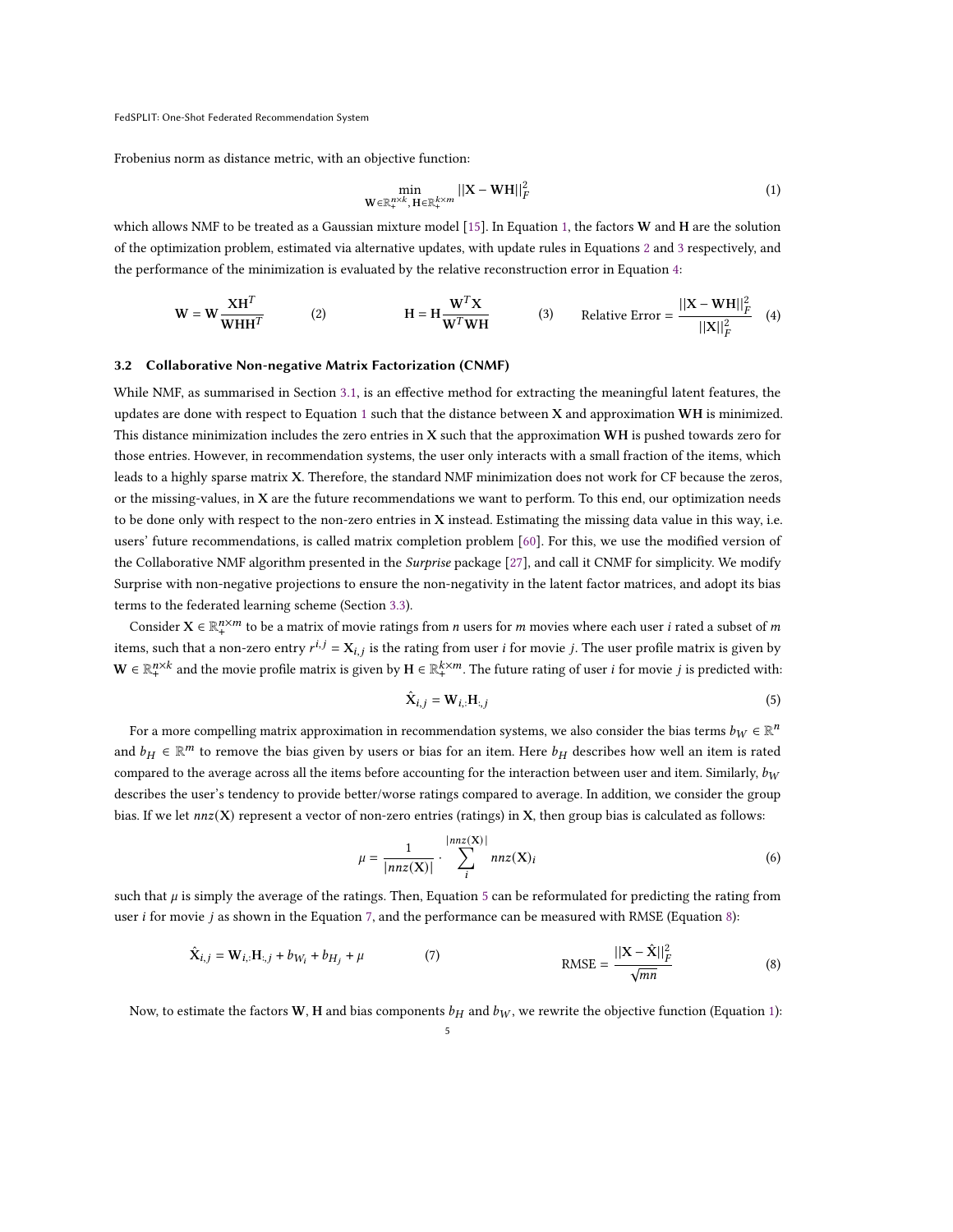$$
\underset{\mathbf{W} \in \mathbb{R}_{+}^{n \times k}, \mathbf{H} \in \mathbb{R}_{+}^{k \times m}, b_{W}, b_{H}}{\arg \min} ||\mathbf{X}_{i,j} - (\mathbf{W}_{i,:} \mathbf{H}_{:,j} + b_{W_{i}} + b_{H_{j}} + \mu)||_{F}^{2} + \alpha ||\mathbf{W}||_{F}^{2} + \beta ||\mathbf{H}||_{F}^{2} + \gamma ||b_{W}||_{F}^{2} + \delta ||b_{H}||_{F}^{2}
$$
 (9)

where *i* and *j* correspond only to the non-zero coordinates (ratings) such that  $X_{i,j} > 0$  for each *i* and *j*, and  $\alpha$ ,  $\beta$ ,  $\gamma$  and  $\delta$  are the regularization parameters for W, H,  $b_W$  and  $b_H$ , respectively. The above regularization is based on Tikhonov regularization [\[21\]](#page-14-17) for regularizing the ill posed problems to obtain higher prediction accuracy. We solve Equation [9](#page-5-1) with gradient descent updates to estimate biases  $b_W$  and  $b_H$  with learning rates  $\eta_W$  and  $\eta_H$ , respectively (Equations [10](#page-5-2)) and [11\)](#page-5-3). We also estimate the factors W and H with closed form update expressions (Equations [12](#page-5-4) and [13\)](#page-5-5). The updates for these parameters are performed alternately until convergence. The update steps are:

$$
b_W = b_W + \eta_W \sum_{j=1}^m (\text{err}_{:,j} - \gamma * b_W) \tag{10}
$$
\n
$$
b_H = b_H + \eta_H \sum_{i=1}^n (\text{err}_{i,:} - \delta * b_H) \tag{11}
$$

<span id="page-5-5"></span><span id="page-5-4"></span><span id="page-5-3"></span><span id="page-5-2"></span><span id="page-5-1"></span>
$$
\mathbf{W} = \mathbf{W} \frac{\mathbf{X} \mathbf{H}^T}{\hat{\mathbf{X}} \mathbf{H}^T + \alpha \mathbf{W}} \tag{12}
$$
\n
$$
\mathbf{H} = \mathbf{H} \frac{\mathbf{W}^T \mathbf{X}}{\mathbf{W}^T \hat{\mathbf{X}} + \beta \mathbf{H}} \tag{13}
$$

where  $\hat{\mathbf{X}}_{i,j}$  is the estimation and calculated via Equation [7,](#page-4-6) and  $\textbf{err}_{i,j} = \mathbf{X}_{i,j} - \hat{\mathbf{X}}_{i,j}$ .

# <span id="page-5-0"></span>3.3 FedSPLIT: One-shot Federated Collaborative Filtering

<span id="page-5-6"></span>

Fig. 1. Summary of the FedSPLIT methodology. Points 0, 1, 2, and 3 are described in Section [3.3.1.](#page-6-0) Points 4, 5, and 6 are described in Section [3.3.2.](#page-6-1) Points 7 and 8 are described in Section [3.3.3.](#page-7-1) Finally, point 9 is described in Section [3.3.4.](#page-7-2) Superscript G is short for Global.

Now that we have summarized NMF and Collaborative NMF, we introduce our one-shot federated recommendation system named FedSPLIT in this section, which is also summarized in Figure [1](#page-5-6) and Algorithm [1.](#page-6-2) We describe our method in four steps.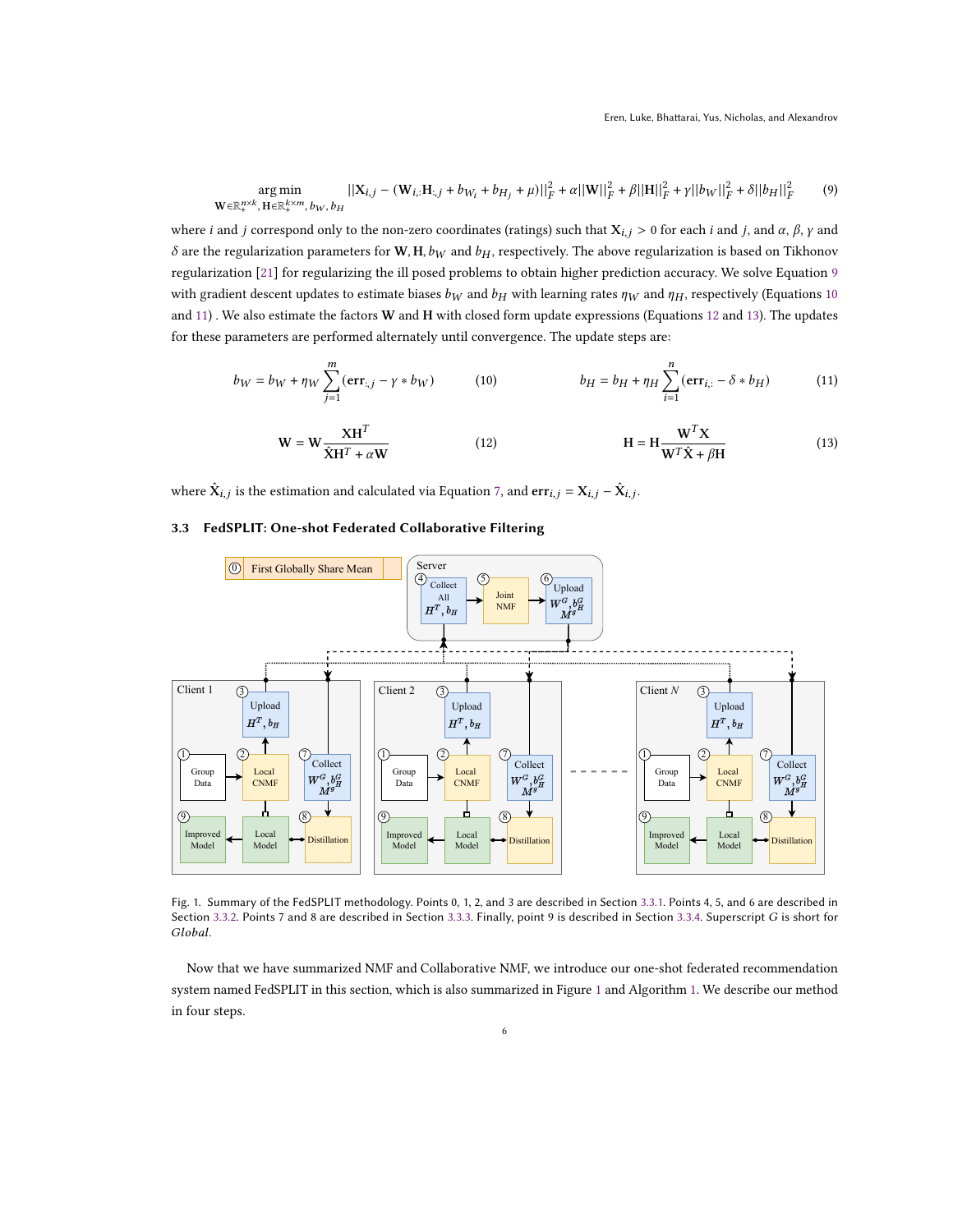<span id="page-6-2"></span>Algorithm 1 FedSPLIT(Clients, Processor)

1:  $\mu$ <sup>Global</sup> = Processor.mean = Processor.mean ⊲ Communication, Global mean 2: **for** client in Clients **do** △ In parallel for *N* Clients 3: client.mean =  $\mu$ <sup>Global</sup> ⊲ Save global mean rating 4: client.W, client.H, client. $b_W$ , client. $b_H = \text{CNMF}$ (client.X, client.mean)  $\rightarrow \text{CNMF}$  to extract local patterns 5: end for 6: Processor ← Download  $(H)^T$  $\triangleright$  Communication, where superscript *T* is the transpose 7: Processor. $b_H^{Global} = \frac{1}{N}$  $\frac{1}{N}\sum_{g}^{N}b_{F}^{g}$ Ή ⊳ Global item biases, where  $b^g_\mu$  $\frac{g}{H}$  is from the  $g$ th client, and 0 ≤  $g$  ≤  $N$ 8: Processor. $X = [(H^1)^{\tilde{T}}, (H^2)^T, \cdots, (H^N)^T]$   $\rightarrow$  Where  $(H^g)^T$  is from gth client 9: Processor. ${\bf W}^{Global}$ , Processor. $[{\bf M}^1, {\bf M}^2, \cdots, {\bf M}^N]=\text{NMF}(\text{Processor}.{\bf X}) \to \text{Standard NMF}$  to extract global patterns 10: Upload W<sup>Global</sup>, M<sup>g</sup>, and  $b_W^{Global} \rightarrow$  Clients  $\rightarrow$  Communication 11: for client in Clients do ⊲ In parallel for Clients 12: client. $W^* =$  client. $W \circ$  (client. $M^g$ )<sup>T</sup> ⊲ Knowledge distillation 13: end for

<span id="page-6-0"></span>3.3.1 Step 1 - Clients (Local CF via Collaborative NMF). Let us consider a set of N clients each with their local data  $X^g\in\mathbb{R}^{n^g\times m}_+$ , where  $g$  is in range  $0\leq g\leq N$ , and non-zeros in  $X^g$  are the ratings for  $m$  items (e.g., movies) by  $n^g$  users belonging to the group q. The first step in FedSPLIT involves a small-sized pair of communications between each client and the server, where each client sends the group bias  $\mu^g$  (Equation [6\)](#page-4-8) to the server and receives the global bias  $\mu^{Global}$ (Equation [14,](#page-6-3) Line 1 in Algorithm [1\)](#page-6-2) in order to put global bias into consideration of local CNMF:

<span id="page-6-3"></span>
$$
\mu^{Global} = \frac{\mu^1 + \mu^2 + \dots + \mu^g + \dots + \mu^N}{N} \tag{14}
$$

Next, using  $\mu^{Global}$  and  $\mathbf{X}^g$ , each of the  $N$  clients trains local CF models in parallel using the Collaborative NMF approach as described in Section [3.2](#page-4-0) to obtain local patterns  $\mathbf{W}^g \in \mathbb{R}_+^{n^g \times k^g}$  and  $\mathbf{H}^g \in \mathbb{R}_+^{k^g \times m}$ , and biases  $b^g_V$  $\frac{g}{W}$  and  $b^g_I$ Ή (Lines 2 through 5 in Algorithm [1\)](#page-6-2). At this point each client has a local CF model. However, we would like to utilize federated learning to improve the performance of these local models. Therefore, we proceed with our method where each client next uploads their  $(H^g)$ <sup>T</sup> and  $b^g$ <sub>t</sub>  $\frac{g}{H}$  to the server (the superscript  $T$  represents the matrix transpose).

<span id="page-6-1"></span>3.3.2 Step 2 - Server (Joint Factorization via NMF). Once the processor receives the local item factors and the item biases from each client, it first forms the global  $X \in \mathbb{R}^{m\times (k^1+k^2+\cdots+k^g+\cdots+k^N)}_+$  (Equation [15\)](#page-6-4) and calculates the global item bias (Equation [16\)](#page-6-5) (Line 7 and 8 in Algorithm [1\)](#page-6-2):

$$
\mathbf{X} = [(\mathbf{H}^{1})^{T}, (\mathbf{H}^{2})^{T}, \cdots, (\mathbf{H}^{g})^{T}, \cdots, (\mathbf{H}^{N})^{T}]
$$
 (15) 
$$
b_{H}^{Global} = \frac{b_{H}^{1} + b_{H}^{2} + \cdots + b_{H}^{g} + \cdots + b_{H}^{N}}{N}
$$
 (16)

Because **X** is the concatenation of each  $(\text{H}^g)^T$  from the clients, we can perform joint factorization to identify the global item patterns. However, since the joint factor matrix X is dense, we can no longer perform updates based on matrix completion as described in Section [3.2.](#page-4-0) Instead, we apply standard NMF as described in Section [3.1](#page-3-0) to obtain the factor matrices  $\mathbf{W}^{Global} \in \mathbb{R}_{+}^{m \times K}$  and  $\mathbf{H}^{Global} \in \mathbb{R}_{+}^{K \times (k^1 + k^2 + \cdots + k^g + \cdots + k^N)}$  (Line 9 in Algorithm [1\)](#page-6-2). Here the objective is to estimate common item patterns across the N groups. We let  $\mathrm{M}^g$  represent a slice from  $\mathrm{H}^{Global}$  belonging to group  $g$ :

<span id="page-6-6"></span><span id="page-6-5"></span><span id="page-6-4"></span>
$$
\mathbf{M}^{g} = \mathbf{H}^{Global}_{:,k^{1}+k^{2}+\cdots+k^{g-1}:k^{g}+k^{g+1}\cdots+k^{N}}
$$
\n(17)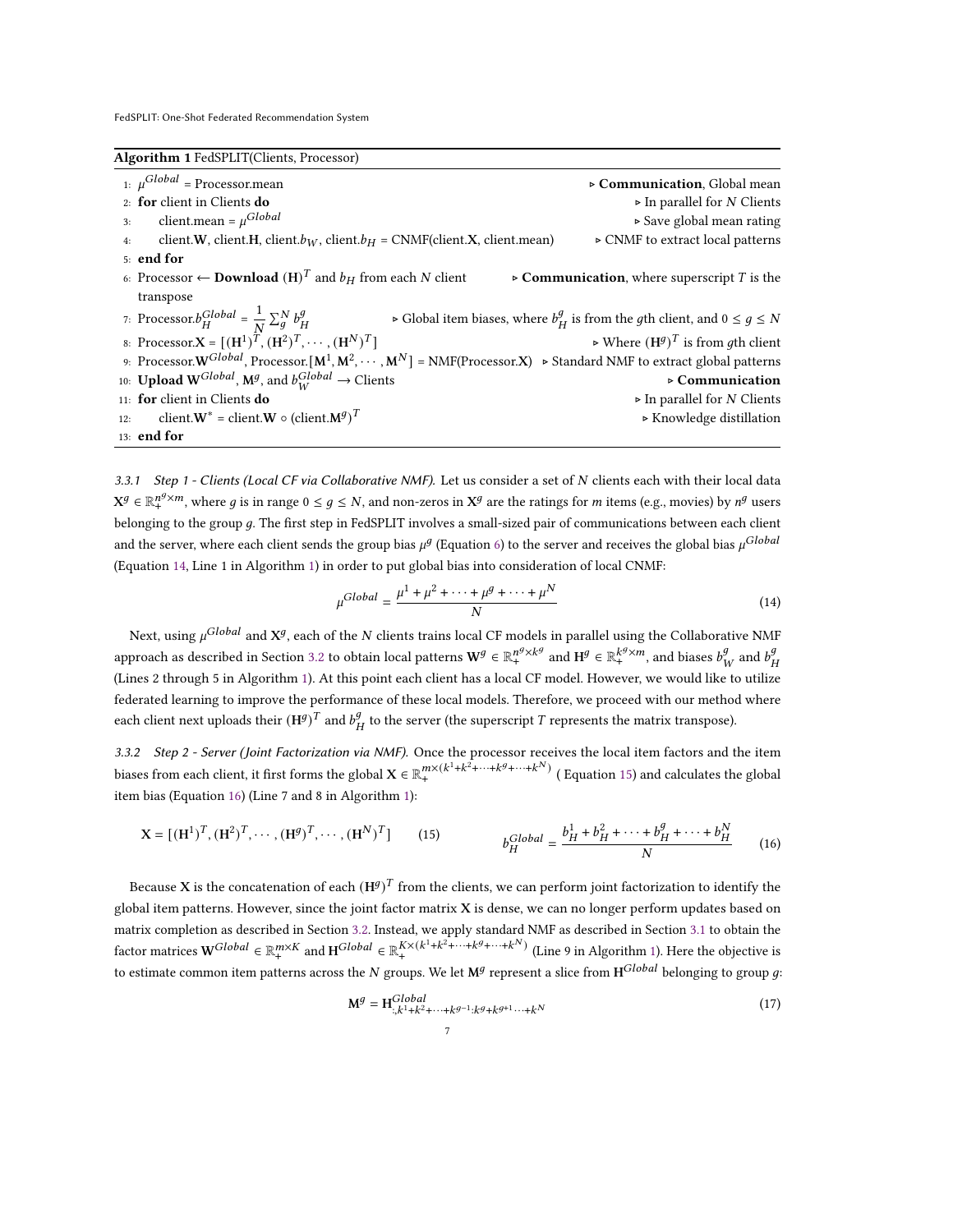

Fig. 2. Demonstration of how each  $M<sup>g</sup>$  is obtained from  $H<sup>Global</sup>$  (Equation [17\)](#page-6-6).

<span id="page-7-3"></span>We also demonstrate how each  $M<sup>g</sup>$  is obtained in Figure [2.](#page-7-3) Note that, since the server does not have access to clients' latent feature matrix for user patterns  $\mathbf{W}^{g}$ , and the user biases  $b^g_{\nu}$  $W_W^9$ , the server cannot directly re-construct the private data  $X^g$  of group g. Hence, providing the server with only  $(H^g)^T$ ,  $b^g_{\mu}$  $^g_H$ , and  $\mu^g$  allows minimizing the shared data and providing a level of privacy to the groups. Finally, the server broadcasts  $M^g$  to each client  $g$  along with  $W^{Global}$  and  $b_H^{Global}$ .

<span id="page-7-1"></span>3.3.3 Step 3 - Clients (Knowledge Distillation). Once the client g receives the global patterns  $M^g$  and  $W^{Global}$ , and the global item bias  $b_H^{Global}$ , the next step is to perform knowledge distillation to transfer the global patterns to the local user factor matrix  $W^g$ . The goal of this step is to improve the recommendation capability of the local CF model. This is simply done with a single step using  $\mathbf{M}^{g}$  as follows (Line 11 through 13 in Algorithm [1\)](#page-6-2):

<span id="page-7-4"></span>
$$
\mathbf{W}^{\ast g} = \mathbf{W}^g (\mathbf{M}^g)^T \tag{18}
$$

<span id="page-7-2"></span>3.3.4 Step 4 - Clients (Local Recommendations). At this point each of the N clients has an improved client-specific CF model. Using these local distinct models each client can perform rating estimation for recommendations. For example, a rating of movie  $j$  for user  $i$  in group/client  $g$  is now estimated as follows:

$$
\hat{\mathbf{X}}_{i,j}^g = \mathbf{W}_{i,:}^{*g} (\mathbf{W}^{Global})_{:,j}^T + b_{W_i}^g + b_{H_j}^{Global} + \mu^{Global}
$$
\n(19)

3.3.5 Communication Summary. FedSPLIT first performed a setup communication of sharing the average ratings  $\mu^g$  to calculate  $\mu^{Global}$ , which is a small-sized communication (Section [3.3.1\)](#page-6-0). After the initial setup, there was a single round of communication between the clients and the server (Section [3.3.2\)](#page-6-1). Therefore, our approach does not do numerous communications like the iterative federated learning methods for recommendation system [\[4,](#page-14-1) [10,](#page-14-14) [11,](#page-14-5) [13,](#page-14-18) [16,](#page-14-2) [28,](#page-15-11) [30,](#page-15-23) [39,](#page-15-12) [46,](#page-15-21) [51,](#page-15-13) [52,](#page-15-29) [59,](#page-16-11) [61,](#page-16-6) [62,](#page-16-7) [64,](#page-16-4) [66\]](#page-16-5). Instead, FedSPLIT performs one-shot communication after the initial small-sized setup.

## <span id="page-7-0"></span>3.4 Privacy by Design and Practical Implementation Considerations

The goal of FedSPLIT is to increase the feasibility of federated learning for recommendation by reducing the number of rounds of communication between the clients and the server. Federated learning helps in mitigating privacy challenges of ML-based recommender systems by minimizing the data shared with the processor. In this section, we take a closer look at how FedSPLIT contributes to preserving individuals' privacy and discuss potential limitations of our approach.

3.4.1 Control and flow of data: In FedSPLIT, users have local control of their data  $X^g$  within a group, which extends to the context of collaborating organizations where each organization has local control of their data [\[5,](#page-14-19) [19,](#page-14-20) [47\]](#page-15-27). In addition to their local data, groups also have access to the derived data obtained from the processor, which includes  $\mathbf{W}^{Global},$  $b_H^{Global}$ , M<sup>g</sup>, and  $\mu^{Global}$ . The central aggregator has access to the latent feature matrices H<sup>g</sup> and bias vectors  $b_F^g$  $_H^g$  for items, and the average ratings  $\mu^g$  from each group. This means that the server does not have access to the raw data of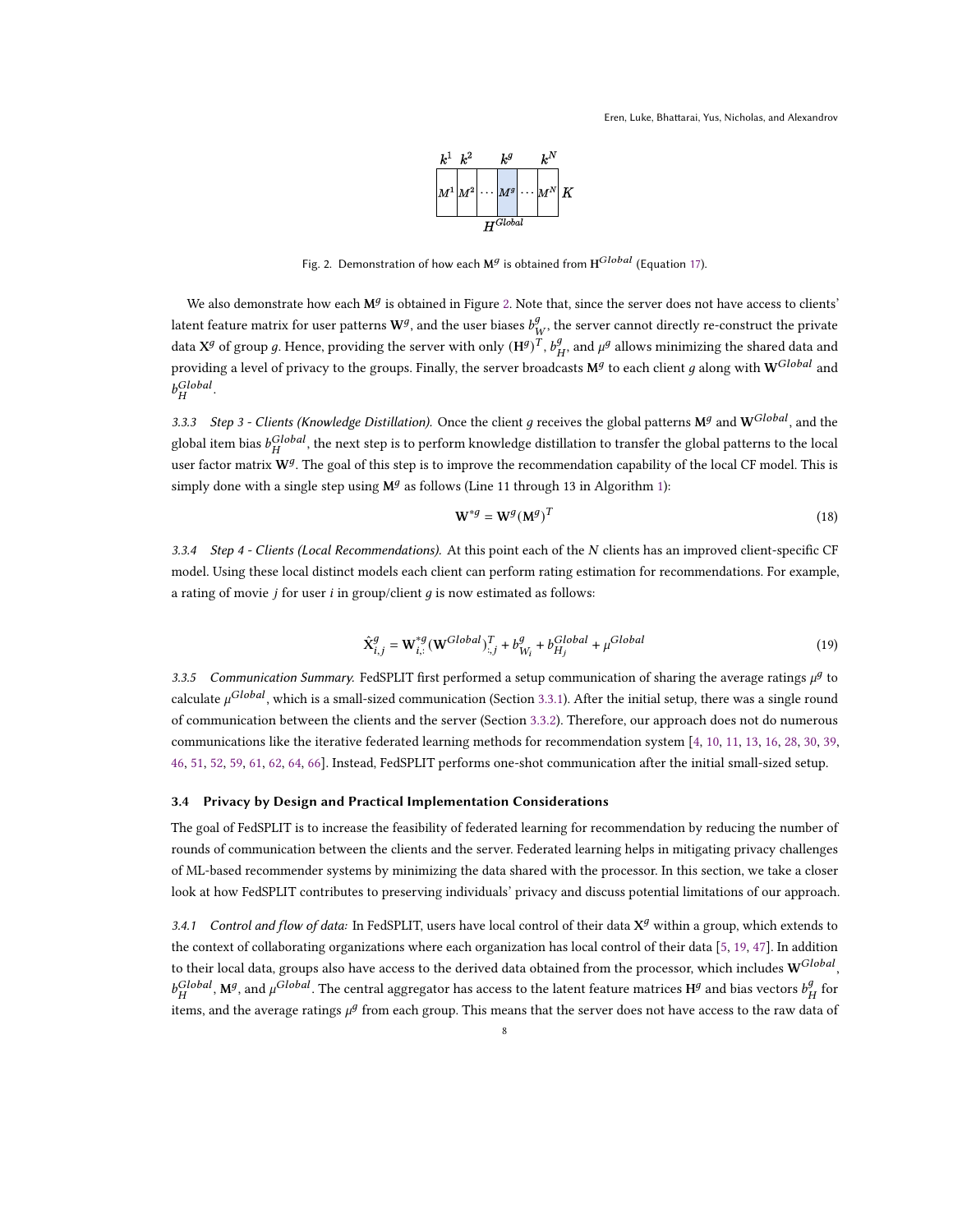the groups or users. While communicating the aforementioned derivative data, encryption can be used to reduce the risk of an adversary accessing it in transit. When receiving the data, the aggregator assigns a positional identification number to the received data to return each  $M^{g}$  to the correct group. Because each group trains distinct local CF models locally, the server does not need to store any data after processing and sharing of the results is complete. This removal of data, while minimizing further privacy risks, would require each group to re-participate in training if any of the groups requests a new model. A group may request a new model to utilize newly collected data, or in the case of a user requesting their data to be removed from the system. In the latter case, their raw data (ratings) can just be deleted locally within the group. However, to be GDPR compliant, this user's data should also be removed from the models. This is an open research question in ML systems [\[23\]](#page-14-21). Naively, it would require each group to re-participate in federated learning to build new local models.

<span id="page-8-1"></span>3.4.2 Implications of group based design. Our proposed method is designed to federate data from groups of users or a set of organizations. The group-based scenario with users, for example, could include Apple's Family Sharing and Netflix profile sharing. This group-based design with multiple users has implications for privacy and communication of the data among the group members. For instance, if the group members use a single device for these systems (household scenario), that device can be considered as the client containing the data of the group and participating in federated learning. However, when the members of the group use multiple devices we need to consider the potential ways of data sharing between the members. The first approach could be that each user's device becomes a client containing data from the other users that are in the same group. This approach would require the members of a group to first aggregate their data among themselves, which has privacy implications for the group. Another option is to take a hierarchical federated learning approach [\[38\]](#page-15-5), where the members of the group send their data to an intermediate server which becomes the client participating in federated learning. While the second option provides better privacy among the group members, the control of the user data is reduced with the addition of an intermediate server. Another implication of the groups-based approach is that the method needs the presence of a group, which prevents a single user from participating in federated learning. For example, in our experiments we let the minimum number of group members to be 3 to let each group have an adequate number of ratings. The groups approach also extends to the scenarios where a set of organizations would like to collaborate without sharing their users' data; for example, patients' medical data from multiple collaborating hospitals and student data from collaborating universities. In the case of collaborating organizations, each participant becomes a client similar to the household scenario. Finally, the benefit of group-based design is that the user information is further abstracted, where the server does not need to know which user belongs to which group or how many users are part of the group.

# 4 EXPERIMENTS

In this section we showcase our experiment results and perform an empirical privacy audit of FedSPLIT. We first begin with descriptions of the datasets used in our analysis, and the experimental setup.

## <span id="page-8-0"></span>4.1 Dataset and Experiment Setup

We evaluate our method on the MovieLens 100K and MovieLens 1M datasets, popular benchmarking datasets for evaluating recommendation methods [\[26\]](#page-14-7). Specifically, we use the explicit feedback of users for movie ratings, which are between 1 and 5, in our analysis. The statistics of these datasets are provided in Table [1.](#page-9-1) For pre-processing, we first remove the users that rated less than 20 movies, then remove the movies that have less than 20 ratings, and finally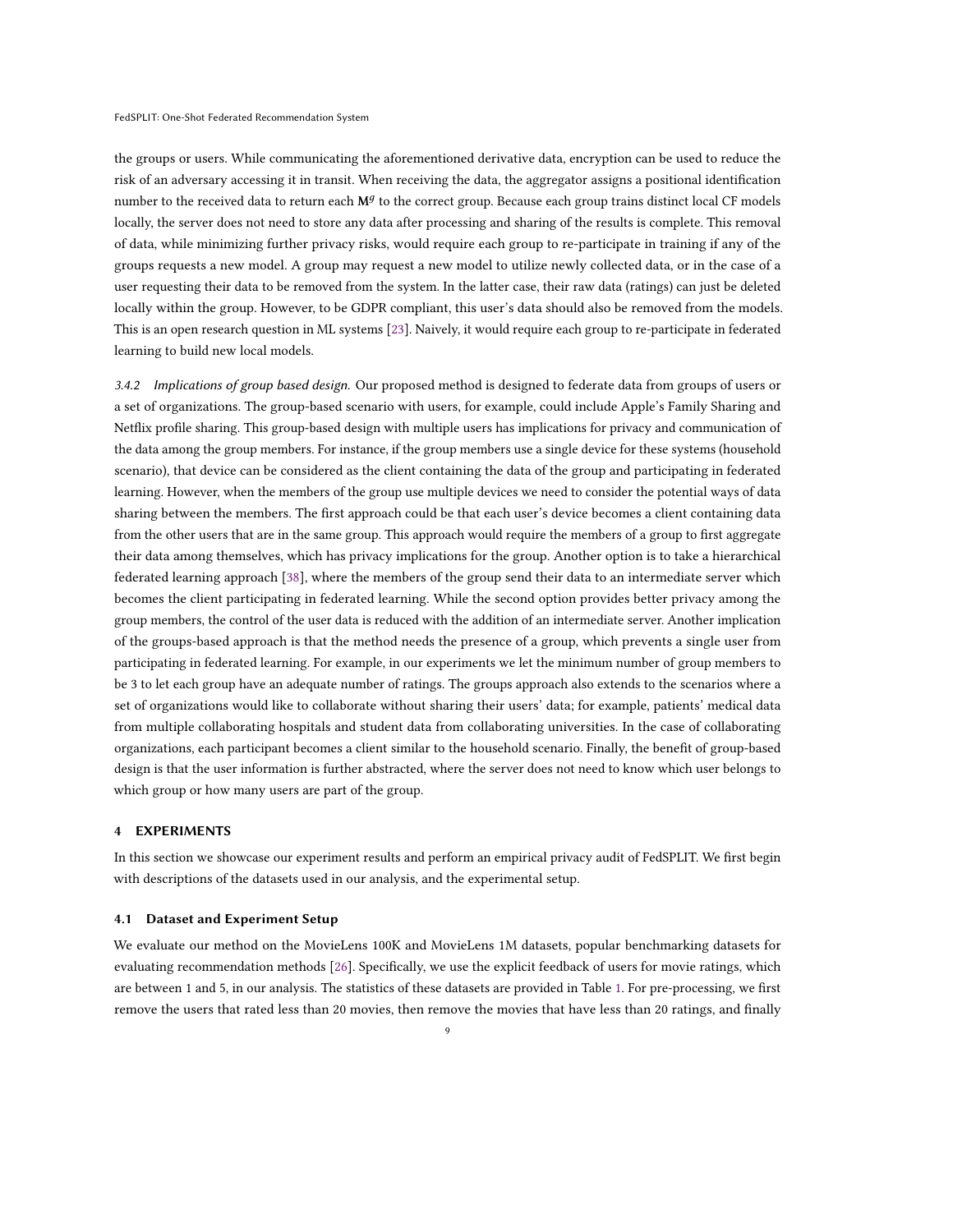<span id="page-9-1"></span>

| <b>Dataset</b> | <b>Users</b> | ∣ Items ∣ |           |      | Num. Ratings   Sparsity   Mean Num. Groups |
|----------------|--------------|-----------|-----------|------|--------------------------------------------|
| MovieLens 100K | 610          | 9.724     | 100.836   | 0.01 | $36.7 (\pm 2.613)$                         |
| MovieLens 1M   | 6.040        | 3.706     | 1.000.209 | 0.05 | $355.50 \ (\pm 11.800)$                    |

Table 1. MovieLens 100K and MovieLens 1M datasets statistics.

round up 0.5 ratings to 1. Also, when doing our validation and test splits, we ensure that the users and movies in the training set have at least 1 rating associated with them.

When evaluating FedSPLIT, we randomly assign users to be part of the groups with randomly selected (from a uniform distribution) sizes between 3 and 30. To show that our results are statistically significant, we run our experiments multiple times by splitting the users into groups 10 times for the MovieLens 100k dataset, and 4 times for the bigger MovieLens 1M dataset, where each time we use a distinct random seed. For the non-private CF model baseline (baselines will be explained in Section [4.3\)](#page-11-0), which is not based on groups but rather a single matrix, each distinct experiment with different random seed is used to select a different test set. This way, we report our mean results with a 95% Confidence Interval (CI). Table [1](#page-9-1) also includes the average number of groups we generate per experiment.

We test the performance of our method on a held-out test set of size 20% of that of the entire dataset. For the non-private CF models and each groups' local CF models, the hyper-parameter tuning is performed using validation set sized at 20% of the training-set with 5 fold cross-validation (CV) per tuning trial using a popular package named Optuna [\[2\]](#page-14-22). We run 100 tuning trials for the MovieLens 100K dataset, and 50 tuning trials for the bigger MovieLens 1M dataset. The latent factor matrices for the non-private CF and each groups' local CF are initialized randomly, and the following hyper-parameters are tuned by running the models a maximum of 100 iterations (ranges are given in parentheses):  $\alpha$  $(0.04-0.08, \log{\text{-scale}}), \beta (0.04-0.08, \log{\text{-scale}}), \gamma (0.01-0.04, \log{\text{-scale}}), \delta (0.01-0.04, \log{\text{-scale}}), \eta_W (0.002-0.009, \log{\text{-scale}}),$  $\eta_H$  (0.002-0.009, log-scale), and  $k$  (2-[ $min(n^g, 21) - 1$ ]). To tune the NMF performed by the server (Section [3.3.2\)](#page-6-1), we test for  $k \in [2, 4, 6, \cdots, 30]$  with 5 fold CV for each k (again 20% validation-set size), with maximum 1,000 iterations, and latent factor matrices are initialized with Non-negative Double Singular Value Decomposition (NNDSVD) [\[8\]](#page-14-23). After the tuning, we run the ultimate CF models for a maximum of 500 iterations using the found optimal hyper-parameters.

## <span id="page-9-0"></span>4.2 Performance Analysis

The goal of federated learning is to utilize data from all users to build better performing ML models, while also preserving the privacy of the user data. Therefore, we begin the analysis of FedSPLIT by measuring its improvement of recommendation performance for each groups' model. To do this, we compare the RMSE of distinct local models obtained with FedSPLIT to traditional CF with CNMF for each group across all experiments for both of datasets.

| Table 2. Numerical summary of Figure 3. |  |  |  |  |
|-----------------------------------------|--|--|--|--|
|-----------------------------------------|--|--|--|--|

<span id="page-9-2"></span>

| Dataset        | <b>Num. Groups</b> | Num. Improved 1 |                       |                      | <b>RMSE Improve</b>   RMSE Reduce   Members-RMSE Pearson | <b>Ratings-RMSE Pearson</b> |
|----------------|--------------------|-----------------|-----------------------|----------------------|----------------------------------------------------------|-----------------------------|
| MovieLens 100K | 365                | 359             | $-0.22 \ (\pm 0.008)$ | $0.07 \ (\pm 0.092)$ | -0.06                                                    | $-0.11$                     |
| MovieLens 1M   | .422               | .420            | $-0.31 \ (\pm 0.005)$ | $0.07 \ (\pm 0.381)$ | $-0.12$                                                  | $-0.16$                     |

In Figure [3,](#page-10-0) we show the RMSE for each group (sorted by the RMSE difference between the local standard CF and the local model after FedSPLIT) obtained using FedSPLIT and standard CF (CNMF), how much group RMSE from CNMF changes after FedSPLIT, and the number of members and ratings belonging to the group. Numerical summary of the figure is also provided in Table [2.](#page-9-2) The displayed results are for the groups from all runs of the experiments (10 times for MovieLens 100k, and 4 times for MovieLens 1M).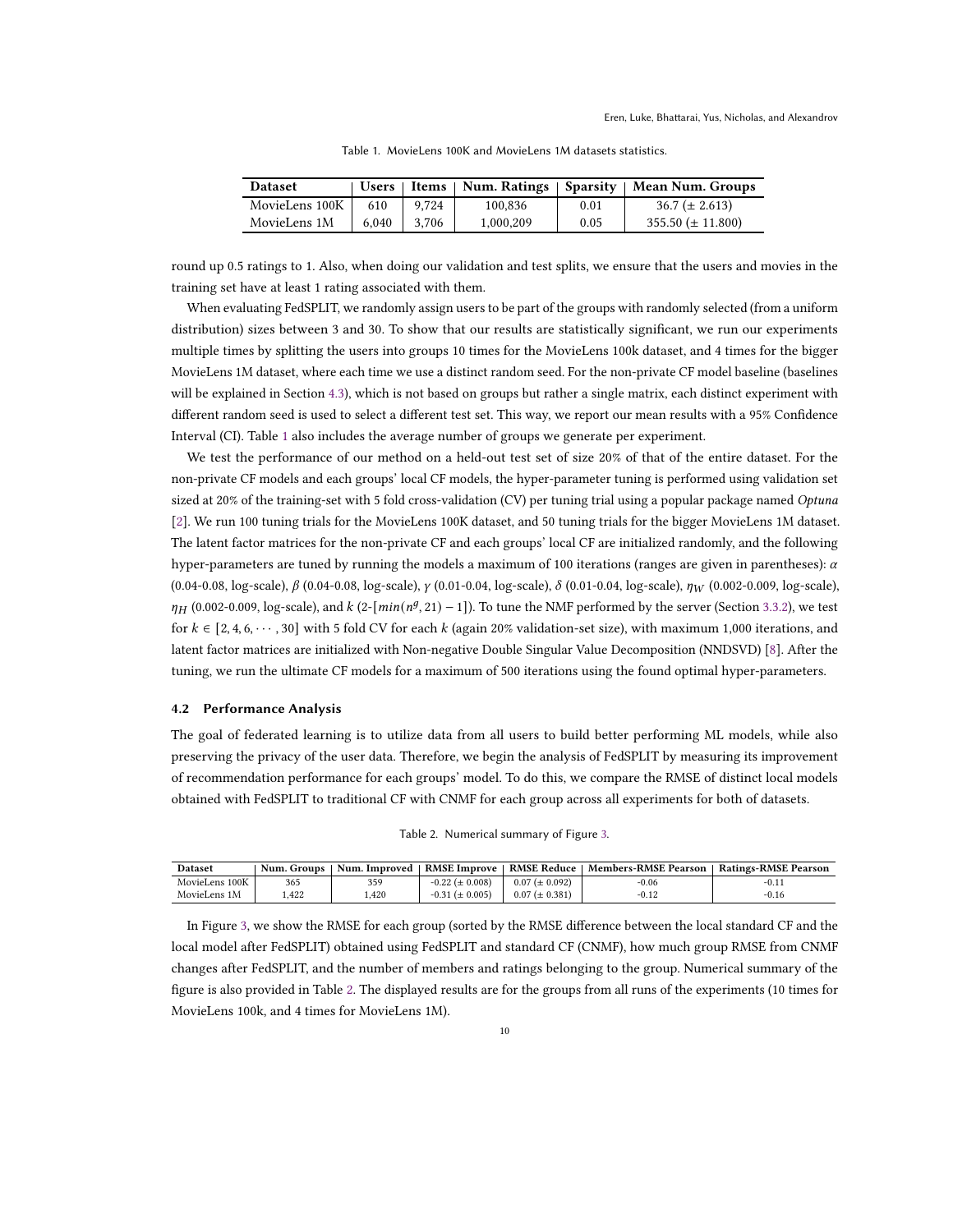<span id="page-10-0"></span>

Fig. 3. Compare RMSE scores of groups for FedSPLIT and standard CF, and show how much FedSPLIT improves groups' recommendation capability. We also show the number of ratings and members of each group. Results are shown for the groups from all runs of the experiments (10 times for MovieLens 100k, and 5 times for MovieLens 1M).

The first row of Figure [3](#page-10-0) shows that FedSPLIT improves the RMSE scores for the majority of the groups for both of the datasets. This can also be seen in the last row of the figure which shows the difference in RMSE between standard CF and FedSPLIT. While a small number of the groups see a drop in performance (increased RMSE) in the MovieLens 100K dataset (6 groups), where the RMSE is increased by 0.07 on average, the remainder of the 365 groups see an average of 0.22 RMSE drop (Table [2\)](#page-9-2). In MovieLens 1M dataset, all but two groups see an average of 0.31 reduction in RMSE (performance improvement). Also, the number of group members and ratings have almost no correlation to the improvement in performance, which is pointed out by fluctuating numbers in rows 2 and 3 in Figure [3,](#page-10-0) and the Pearson correlation score in Table [2.](#page-9-2) We noticed, however, that the groups that saw an increase in RMSE (performance reduction) in the MovieLens 100K dataset, and the groups that saw a small reduction in RMSE (performance improvement) are the ones with a smaller number of members and ratings. Despite this, many other groups with smaller number of members and ratings do see higher improvement in recommendation capabilities. In summary, our results suggest that FedSPLIT can improve the recommendation capability of local models using federated learning.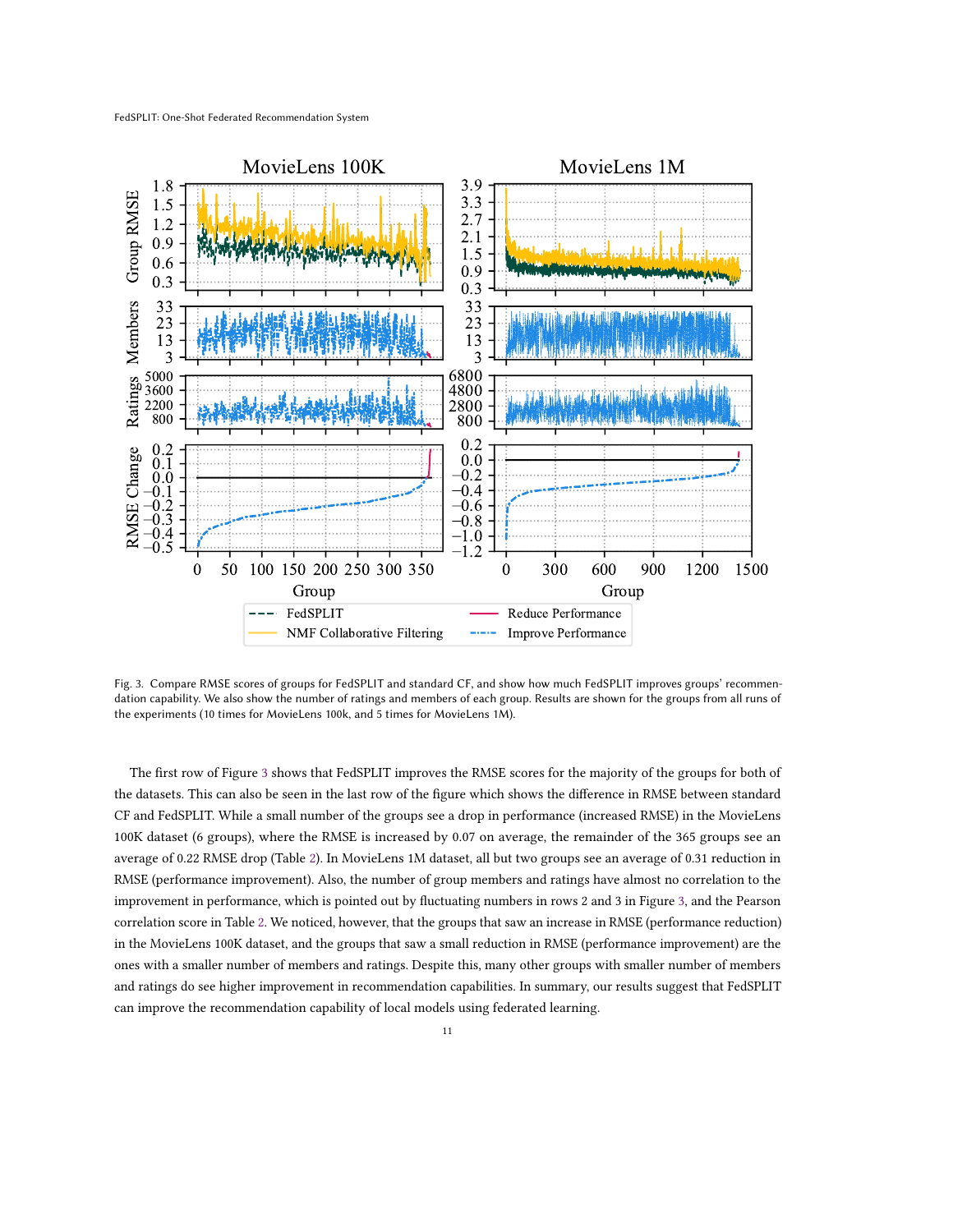#### <span id="page-11-0"></span>4.3 Baseline Comparisons

Next, we compare our approach to sate-of-the-art federated recommendation baselines in this section. To the best of our knowledge, FedSPLIT is the first one-shot federated learning recommendation system. Previous works on one-shot federated learning focused on supervised and semi-supervised classification tasks for image and text [\[24,](#page-14-6) [25,](#page-14-4) [29,](#page-15-16) [37,](#page-15-14) [49,](#page-15-17) [65,](#page-16-2) [67\]](#page-16-3). Hence, our baselines are federated recommenders with iterative updates. Our goal in this section is to show that our one-shot federated communication approach can perform similar or better to the baseline models that require multi-round client participation.

<span id="page-11-1"></span>Table 3. Comparison of RMSE scores from both datasets for our one-shot federated method, baseline federated learning models (multi-round communication, sorted by the rounds of communications), and standard CF. Results of our approach, and best performing methods per section are in bold. Not Available (NA) is used if the prior work did not provide the particular information. Symbol ∼ is used when the information was not numerically reported (ex. reading from a plot), and we report it to the best of our understanding. For CLFM-VFL [\[66\]](#page-16-5), FedRec [\[39\]](#page-15-12), and the baseline using homomorphic encryption [\[13\]](#page-14-18), we also provide the scores for their lowest reported number of iterations.

|                                      |           |                   | <b>RMSE Results on Datasets</b>                |                                        |  |
|--------------------------------------|-----------|-------------------|------------------------------------------------|----------------------------------------|--|
| Method                               | Reference | # of Comm. Rounds | MovieLens 100K                                 | MovieLens 1M                           |  |
| <b>Standard CF</b>                   |           |                   |                                                |                                        |  |
| Non-Private/Standard CF (CNMF)       |           | ٠                 | $0.71 (\pm 0.006)$                             | $0.76 (\pm 0.006)$                     |  |
| Groups' Local CF (CNMF)              |           | ۰                 | $1.00 \ (\pm 0.022)$                           | $1.22 \ (\pm 0.013)$                   |  |
| <b>Iterative Federated Baselines</b> |           |                   |                                                |                                        |  |
| CLFM-VFL                             | [66]      | $1 - 175$         | $\sim$ 3.80 (NA) – $\sim$ 1.00 (NA)            | NA                                     |  |
| $FedRec(SVD++)$                      | $[39]$    | $10 - 100$        | $\sim$ 0.95 (NA) – 0.92 ( $\pm$ 0.005)         | $\sim 0.90$ (NA) – 0.84 ( $\pm$ 0.001) |  |
| Homomorphic Encryption               | $[13]$    | $10 - 100$        | $\sim$ 3.40 ( <i>NA</i> ) – 1.03 ( <i>NA</i> ) | NA                                     |  |
| <b>FCMF</b>                          | 61        | 50                | $0.95 \ (\pm 0.005)$                           | $0.88 \ (\pm 0.001)$                   |  |
| FedRecon                             | $[52]$    | 500               | NA                                             | 0.90 (NA)                              |  |
| FedGNN                               | $[59]$    | NA (> 1)          | 0.92 (NA)                                      | 0.84 (NA)                              |  |
| Two-order FedMMF                     | 62        | NA (> 1)          | $0.92 \ (\pm 0.003)$                           | NΑ                                     |  |
| FedMF                                | [10, 59]  | NA (> 1)          | $0.94$ (NA)                                    | $0.87$ (NA)                            |  |
| FCF                                  | [4, 59]   | NA (> 1)          | $0.95$ ( <i>NA</i> )                           | $0.87$ (NA)                            |  |
| <b>One-shot Federated CF</b>         |           |                   |                                                |                                        |  |
| FedSPLIT                             | (ours)    | $\mathbf{1}$      | $0.78 (\pm 0.016)$                             | $0.91 (\pm 0.016)$                     |  |

Our baseline models are FedRec with SVD++ [\[39\]](#page-15-12) (federated factorization method via batching and stochastic updates), Two-order FedMMF [\[62\]](#page-16-7) (federated masked matrix factorization via secret sharing), FedGNN [\[59\]](#page-16-11) (federated graph neural network), FedMF [\[10\]](#page-14-14) (federated matrix factorization with homomorphic encryption, scores obtained from [\[59\]](#page-16-11)), FCF [\[4\]](#page-14-1) (first federated CF that uses iterative gradient sharing, scores obtained from [\[59\]](#page-16-11)), FCMF [\[61\]](#page-16-6) (federated collective matrix factorization for heterogeneous feedback data with differential privacy and homomorphic encryption), CLFM-VFL [\[66\]](#page-16-5) (federated learning based on clustering), another homomorphic encryption based method [\[13\]](#page-14-18), and FedRecon [\[52\]](#page-15-29) (partially local federated learning approach based on meta learning). We also provide results for non-private (standard) CF using CNMF (single matrix with all users), and the results from each group's local CF model prior to obtaining improved local models with FedSPLIT. The baseline comparison results with RMSE scores for both datasets are provided in Table [3.](#page-11-1) In this table, the reported RMSE scores for groups' CF, and FedSPLIT is the average of the all groups obtained from each run of the experiments. Also, the reported RMSE scores for the rest of the baselines are extracted from the publication in the "Reference" column. Note that for three of our baselines (CLFM-VFL [\[66\]](#page-16-5), FedRec [\[39\]](#page-15-12), and Homomorphic Encryption [\[13\]](#page-14-18)) we have also included their score at the lowest reported iteration (communication round). Since these federated methods are designed to be iterative (i.e. not one-shot), their reported best score require more rounds of iterations.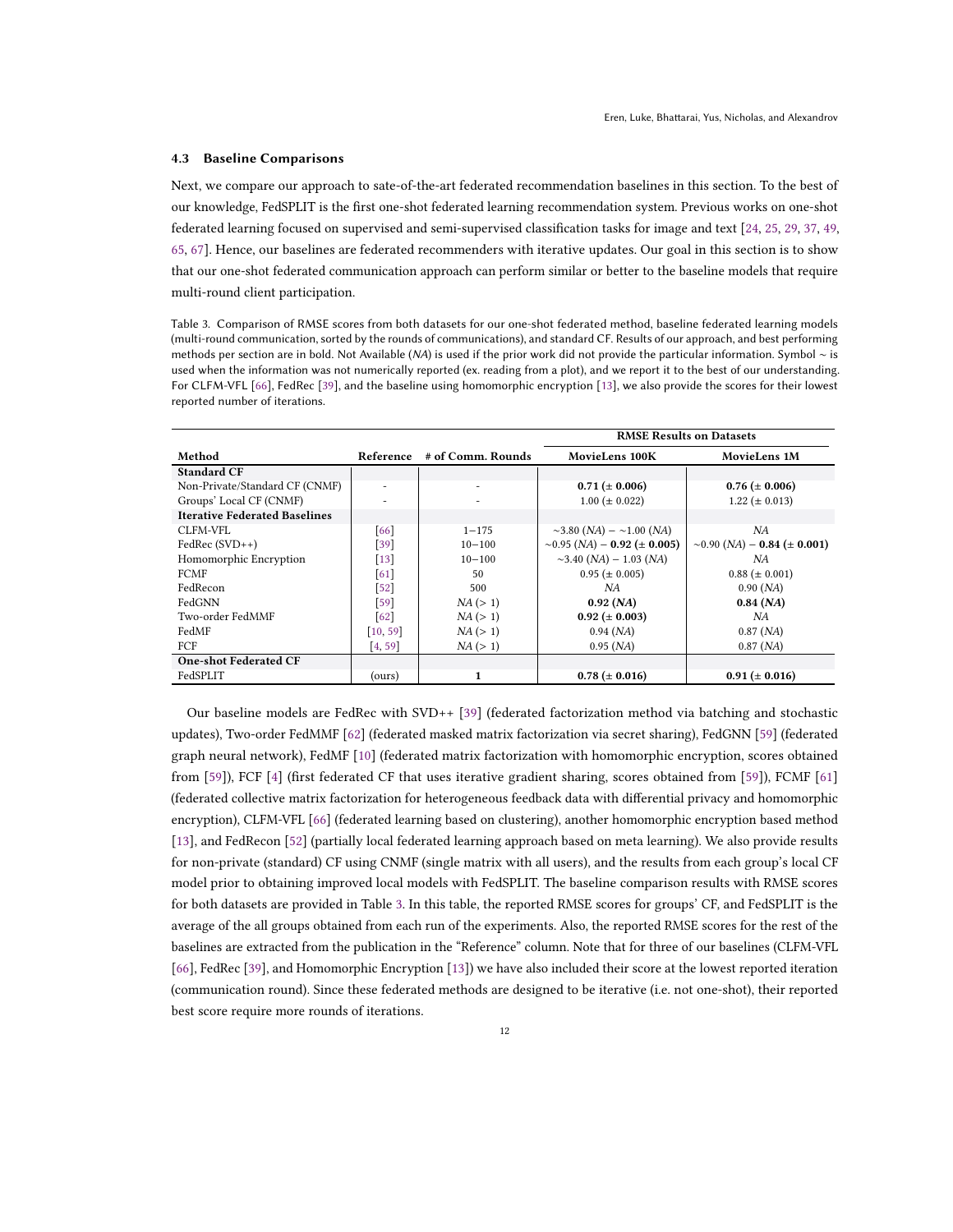The results in Table [3,](#page-11-1) similar to the results shown in Section [4.2,](#page-9-0) show that the groups' recommendation performance improves with FedSPLIT. For MovieLens 100K, before the local models are updated with FedSPLIT, the average RMSE for the groups is 1.00. With FedSPLIT, the average RMSE drops to 0.78. We notice a similar improvement for the MovieLens 1M dataset as well. We can also see that FedSPLIT significantly outperforms the baseline federated recommender systems for MovieLens 100K. On the MovieLens 1M dataset, FedSPLIT performs slightly worse than the baselines. This can be attributed to the more noisy groups with high RMSE scores (see Figure [3,](#page-10-0) left side of the plot on row 1 column 2). Since the reported RMSE for our method is the average of all groups, the groups with high RMSE bring up the average score. For example, 30.45% of the groups achieve RMSE of 0.84 or better (which corresponds to the best baseline on this dataset) with mean RMSE of 0.76. In fact, we can match the mean RMSE of 0.84 if we set RMSE cut-off as 0.96 which corresponds to 68.28% of the groups. To potentially improve the overall performance of our approach and handle the noisy groups, the low-performing groups can be removed from federated learning based on their local models' performance, which we discuss in Section [5](#page-13-0) as future work.

Despite our RMSE being the highest for the MovieLens 1M dataset, our RMSE is still close to the baselines, and we achieve this score with a one-shot method while the baselines require multi-round client participation. We can further emphasize the strength of FedSPLIT if we compare the communication cost against the baselines that reported their results per iteration basis (rounds of communication). FedRec (SVD++) needed 100 rounds of communication to achieve RMSE of 0.84 [\[39\]](#page-15-12). The approximate performance of their model at 10 rounds of communication (the lowest they have provided) for MovieLens 100K is RMSE of ∼0.95 and RMSE of ∼0.90 for MovieLens 1M [\[39\]](#page-15-12). Similarly, homomorphic encryption-based approach reports RMSE of ∼3.40 at 10th communication [\[13\]](#page-14-18) and clustering approach reports ∼3.8 RMSE at the 1st communication [\[66\]](#page-16-5) for MovieLens 100K. Finally, it can be seen that standard CF with CNMF performs significantly better with lower RMSE scores for giving recommendations. However, the standard CF, which relies on gathering raw user data in a centralized server to generate the model, compromises privacy for this level of utility.

<span id="page-12-1"></span>

## <span id="page-12-0"></span>4.4 Initial Privacy Audit

Fig. 4. Results for inference attacks based on user, ratings, and movie. Values above 1.0 are plotted separately for scale.

Motivated by [\[9\]](#page-14-24), we analyze the ability of an adversary to learn users' data through inference attacks given levels of auxiliary information on the MovieLens 100k dataset, and present our results in Figure [4.](#page-12-1) FedSPLIT assumes trust at the group level such that the original data  $X^g$ , and the derived user patterns  $W^g$  are private. Each group sends  $({\rm H}^g)^T$ and  $b_{\mu}^{\bar{g}}$  $\frac{g}{H}$  to the central server which also has access to  $\mu^{Global}.$  This creates an opportunity for an adversary within the group, or anyone who would be able to gain access, to perform a dataset reconstruction attack to derive the raw ratings  $X^g$ . Within our threat model, we assume that the adversary has background knowledge of some of the original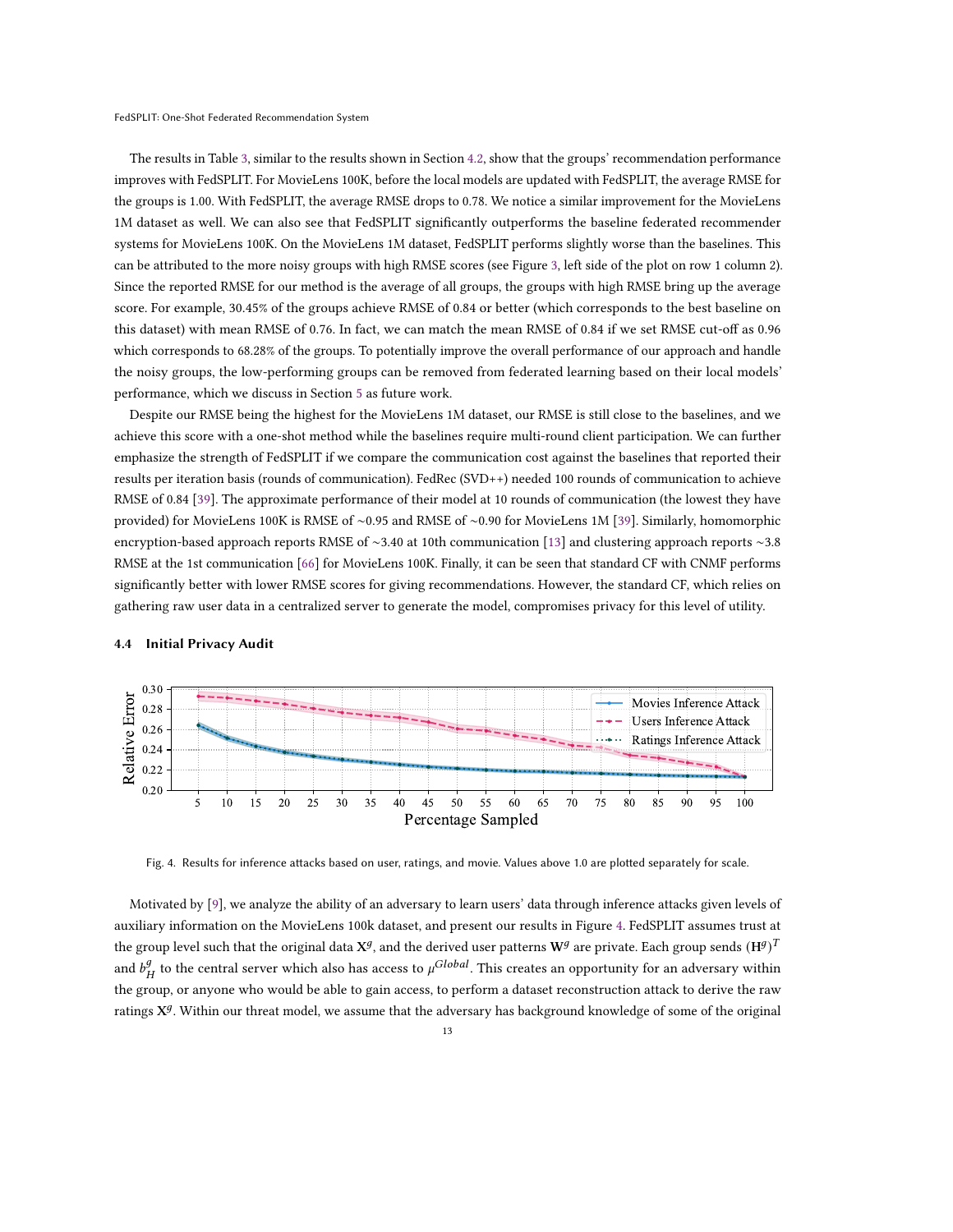ratings in  $X^g$  to create  $X^g_{subset}$  containing the subset data. In addition, as mentioned before, FedSPLIT abstracts user information in the context of groups and the shared privacy preserving latent factors are with respect to the items. This means that the adversary may not directly know the number of users present in the group while having access to  $({\rm H}^g)^{\rm 7}$ and  $b_{\mu}^{g}$  $\frac{9}{4}$  alone. Therefore, our adversarial model also assumes that the adversary knows the number of users belonging to the group g. Then, the adversary attempts to use  $X_{subset}^g$ ,  $(H^g)^T$ ,  $b^g_L$  $\frac{g}{H}$  and  $\mu^{Global}$  to learn a user feature matrix  $\mathbf{W}_{adv}^{g}$  to approximate/reconstruct  $\mathbf{X}^{g}$ . This attack is conducted by performing W-update (Equation [12\)](#page-5-4) and  $b_{V}^{g}$  $J_W^g$ -update (Equation [10\)](#page-5-2) optimizing Equation [9](#page-5-1) w.r.t. parameters  $\mathbf{W}^g_{adv}$  and  $b^g_V$  $W_W^9$ . We measure the success of the adversary's ability to reconstruct the original non-zero review values using relative error (Equation [4\)](#page-4-4) between  $X^g$  and  $X^g_{adv}$  (Equation [7\)](#page-4-6). In our experiment, we give the adversary an increasing percentage access (5% to 100% with a step size of 5%) of users within a group (User Inference Attack, rows), of the group's entire movie reviews (Movie Inference Attack, columns), and of movie and user review pairs individually (Ratings Inference Attack, non-zero entries) from  $X^g$ . We run our attack against each group obtained from 10 experiment runs (Section [4.1\)](#page-8-0), and report mean relative error with 95% CI.

As we gain access to entire movie ratings (columns) incrementally, as well as each rating (non-zero entry), we see a near-linear increase in the knowledge gained in reconstruction as shown in Figure [4.](#page-12-1) We can attribute the correlated results between the two attacks to columns of  $X^g$  being sparse (i.e.,  $n^g$  users in the group  $g$  rated a small-subset of *m* movies), and thus sampling sparse columns or non-zero entries result in a similar number of non-zeros in  $X_{subset}^g$ Meanwhile, since the number of users  $n^g$  is significantly smaller than the number of movies m or the number of non-zero entries in  $X^g$ , the user-inference attack requires a larger percentage step-size to obtain a unit increase in the sampled number of users which corresponds to increased information (or entries in  $X_{subset}^g$ ). Overall, for each inference attack, the best result is further away from the perfect reconstruction, even when the adversary has complete knowledge of the data. The inexact reconstruction is attributed to the loss of information in low-rank approximation, which makes the exact reconstruction of the raw data challenging while further enhancing the level of privacy in FedSPLIT.

## <span id="page-13-0"></span>5 FUTURE WORK

Inspired by the previous one-shot federated learning work that use local model selection to improve the results [\[25\]](#page-14-4), potential areas of future work include carefully selecting the groups that participate in federated learning based on their local performance of the standard CF model or based on the number of members or ratings a group has. In addition, our approach is based on groups, which leaves out single user participants as pointed out in Section [3.4.2.](#page-8-1) One possible approach to provide local models to the single users is to perform regression with respect to a randomly initialized  $\mathbf{W}^g$  while minimizing  $||\mathbf{X}^g - \mathbf{W}^g(\mathbf{W}^{Global})^T||_F^2$ . This could enable a single user to utilize Equation [19](#page-7-4) without  $b^g$  $W^{\mathcal{Y}}$  for performing local recommendations. We also leave this for future work. Other future work may include incorporating differential privacy [\[14\]](#page-14-25) to FedSPLIT to further increase the preservation of individual's privacy.

### 6 CONCLUSION

In this paper, we have introduced the first approach to recommendation based on one-shot federated learning and collaborative filtering, named FedSPLIT. With FedSPLIT, we obtain client specific recommendations with only a single pair of communications between the server and its clients, after the small initial communication. Our approach utilizes joint non-negative matrix factorization and knowledge distillation. We evaluated our method on two popular recommendation benchmark datasets. Our analysis and results suggest that FedSPLIT improves the predictive capabilities of local standard CF models, and obtains similar or better scores with a one-shot approach compared to the state-of-theart federated recommendation methods that require multi-round client participation.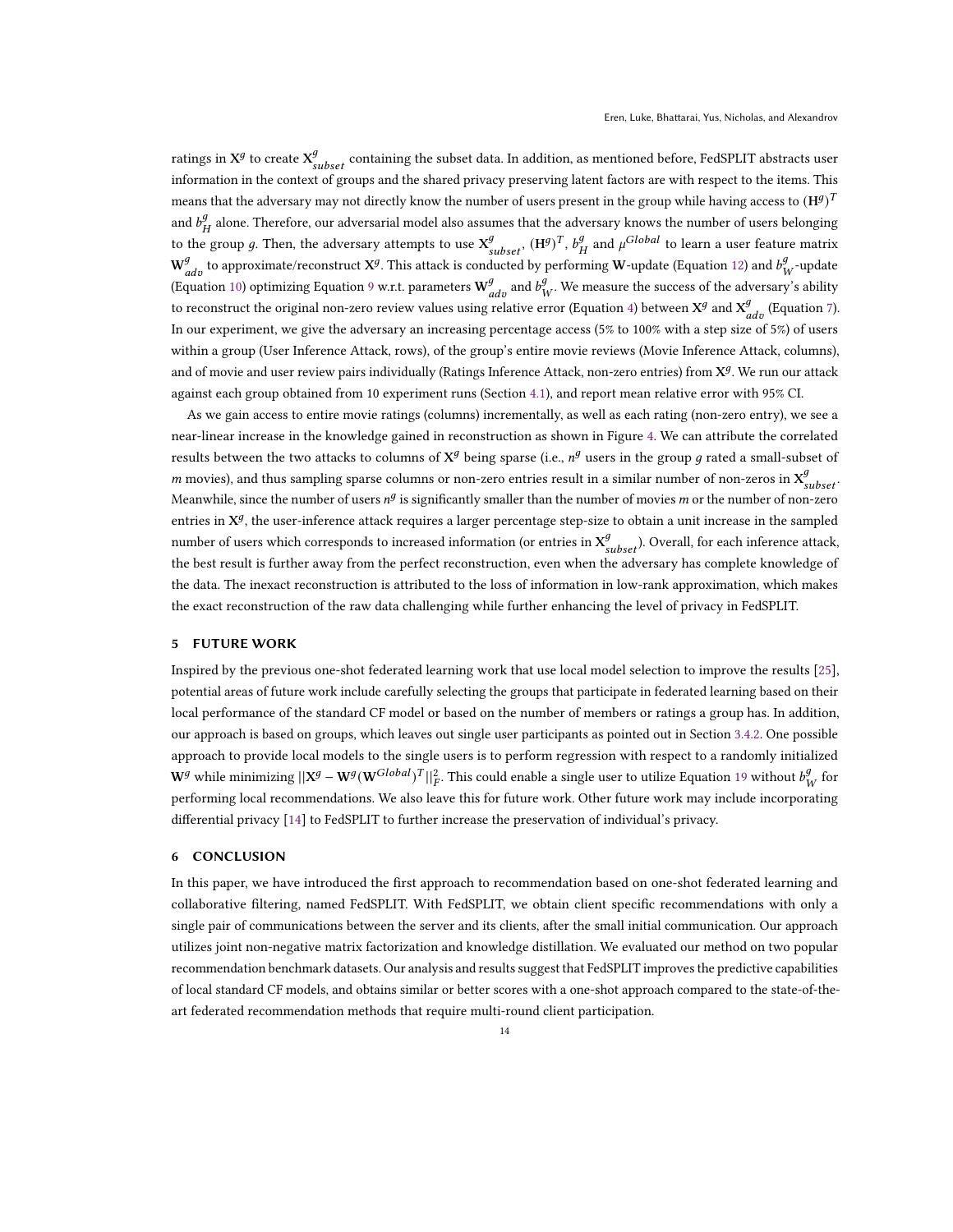## ACKNOWLEDGMENTS

This research was partially funded by the Los Alamos National Laboratory (LANL) Laboratory Directed Research and Development (LDRD) grant 20190020DR and LANL Institutional Computing Program, supported by the U.S. Department of Energy National Nuclear Security Administration under Contract No. 89233218CNA000001.

# **REFERENCES**

- <span id="page-14-13"></span>[1] Martin Abadi, Andy Chu, Ian Goodfellow, H Brendan McMahan, Ilya Mironov, Kunal Talwar, and Li Zhang. 2016. Deep learning with differential privacy. In ACM SIGSAC conference on computer and communications security. 308–318.
- <span id="page-14-22"></span>[2] Takuya Akiba, Shotaro Sano, Toshihiko Yanase, Takeru Ohta, and Masanori Koyama. 2019. Optuna: A next-generation hyperparameter optimization framework. In 25th ACM SIGKDD international conference on knowledge discovery & data mining. 2623–2631.
- <span id="page-14-9"></span>[3] Zahir Alsulaimawi. 2020. A non-negative matrix factorization framework for privacy-preserving and federated learning. In IEEE 22nd International Workshop on Multimedia Signal Processing (MMSP). 1–6.
- <span id="page-14-1"></span>[4] Muhammad Ammad-Ud-Din, Elena Ivannikova, Suleiman A Khan, Were Oyomno, Qiang Fu, Kuan Eeik Tan, and Adrian Flanagan. 2019. Federated collaborative filtering for privacy-preserving personalized recommendation system. arXiv preprint arXiv:1901.09888 (2019).
- <span id="page-14-19"></span>[5] Linas Baltrunas, Tadas Makcinskas, and Francesco Ricci. 2010. Group recommendations with rank aggregation and collaborative filtering. In 4th ACM conference on Recommender systems. 119–126.
- <span id="page-14-15"></span>[6] Raghavendran Balu and Teddy Furon. 2016. Differentially private matrix factorization using sketching techniques. In 4th ACM Workshop on Information Hiding and Multimedia Security. 57–62.
- <span id="page-14-8"></span>[7] Rahul Basu. 2020. Privacy-preserving recommendation system using federated learning. (2020).
- <span id="page-14-23"></span>[8] Christos Boutsidis and Efstratios Gallopoulos. 2008. SVD based initialization: A head start for nonnegative matrix factorization. Pattern recognition 41, 4 (2008), 1350–1362.
- <span id="page-14-24"></span>[9] Joseph A Calandrino, Ann Kilzer, Arvind Narayanan, Edward W Felten, and Vitaly Shmatikov. 2011. " You might also like:" Privacy risks of collaborative filtering. In IEEE symposium on security and privacy. 231–246.
- <span id="page-14-14"></span>[10] Di Chai, Leye Wang, Kai Chen, and Qiang Yang. 2020. Secure federated matrix factorization. IEEE Intelligent Systems 36, 5 (2020), 11-20.
- <span id="page-14-5"></span>[11] Fei Chen, Mi Luo, Zhenhua Dong, Zhenguo Li, and Xiuqiang He. 2018. Federated meta-learning with fast convergence and efficient communication. arXiv preprint arXiv:1802.07876 (2018).
- <span id="page-14-0"></span>[12] Pei-Yu Chen, Shin-yi Wu, and Jungsun Yoon. 2004. The impact of online recommendations and consumer feedback on sales. (2004).
- <span id="page-14-18"></span>[13] Yongjie Du, Deyun Zhou, Yu Xie, Jiao Shi, and Maoguo Gong. 2021. Federated matrix factorization for privacy-preserving recommender systems. Applied Soft Computing 111 (2021), 107700.
- <span id="page-14-25"></span>[14] Cynthia Dwork. 2008. Differential privacy: A survey of results. In International conference on theory and applications of models of computation. 1–19.
- <span id="page-14-16"></span>[15] Cédric Févotte and A Taylan Cemgil. 2009. Nonnegative matrix factorizations as probabilistic inference in composite models. In 17th European Signal Processing Conference. 1913–1917.
- <span id="page-14-2"></span>[16] Adrian Flanagan, Were Oyomno, Alexander Grigorievskiy, Kuan E Tan, Suleiman A Khan, and Muhammad Ammad-Ud-Din. 2020. Federated multi-view matrix factorization for personalized recommendations. In Joint European Conference on Machine Learning and Knowledge Discovery in Databases. 324–347.
- <span id="page-14-12"></span>[17] Matt Fredrikson, Somesh Jha, and Thomas Ristenpart. 2015. Model inversion attacks that exploit confidence information and basic countermeasures. In 22nd ACM SIGSAC conference on computer and communications security. 1322–1333.
- <span id="page-14-11"></span>[18] Dashan Gao, Ben Tan, Ce Ju, Vincent W Zheng, and Qiang Yang. 2020. Privacy threats against federated matrix factorization. arXiv preprint arXiv:2007.01587 (2020).
- <span id="page-14-20"></span>[19] Avishek Ghosh, Jichan Chung, Dong Yin, and Kannan Ramchandran. 2020. An efficient framework for clustered federated learning. Advances in Neural Information Processing Systems 33 (2020), 19586–19597.
- <span id="page-14-3"></span>[20] David Goldberg, David Nichols, Brian M Oki, and Douglas Terry. 1992. Using collaborative filtering to weave an information tapestry. Commun. ACM 35, 12 (1992), 61–70.
- <span id="page-14-17"></span>[21] Gene H Golub, Per Christian Hansen, and Dianne P O'Leary. 1999. Tikhonov regularization and total least squares. SIAM journal on matrix analysis and applications 21, 1 (1999), 185–194.
- <span id="page-14-10"></span>[22] Maoguo Gong, Yu Xie, Ke Pan, Kaiyuan Feng, and Alex Kai Qin. 2020. A survey on differentially private machine learning. IEEE computational intelligence magazine 15, 2 (2020), 49–64.
- <span id="page-14-21"></span>[23] Laura Graves, Vineel Nagisetty, and Vijay Ganesh. 2021. Amnesiac Machine Learning. In AAAI Conference on Artificial Intelligence, Vol. 35. 11516–11524.
- <span id="page-14-6"></span>[24] Neel Guha and Virginia Smith. 2018. Model aggregation via good-enough model spaces. arXiv preprint arXiv:1805.07782 (2018).
- <span id="page-14-4"></span>[25] Neel Guha, Ameet S. Talwalkar, and Virginia Smith. 2019. One-Shot Federated Learning. ArXiv abs/1902.11175 (2019).
- <span id="page-14-7"></span>[26] F Maxwell Harper and Joseph A Konstan. 2015. The movielens datasets: History and context. Acm transactions on interactive intelligent systems (tiis) 5, 4 (2015), 1–19.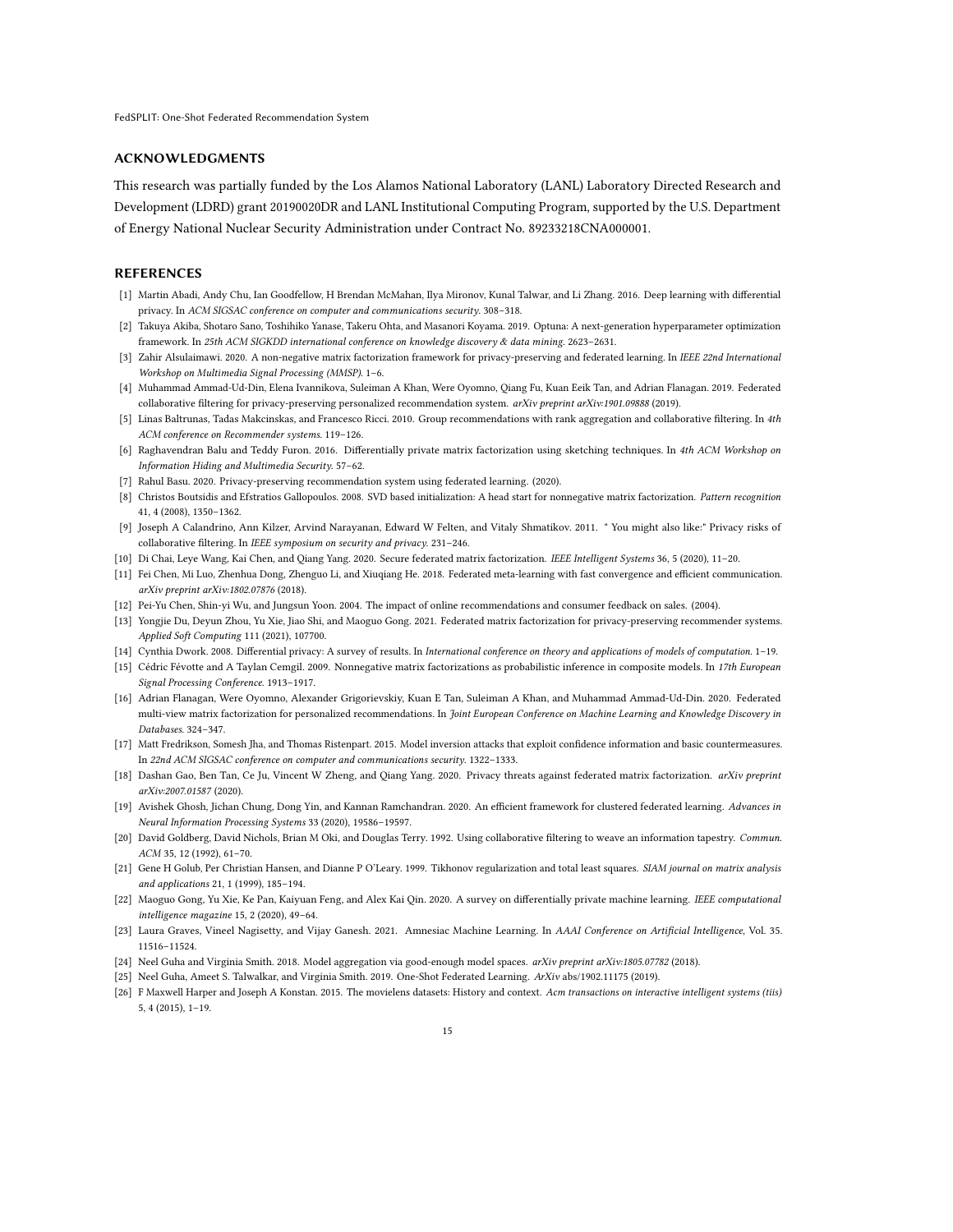- <span id="page-15-18"></span>[27] Nicolas Hug. 2020. Surprise: A Python library for recommender systems. Journal of Open Source Software 5, 52 (2020), 2174. [https://doi.org/10.](https://doi.org/10.21105/joss.02174) [21105/joss.02174](https://doi.org/10.21105/joss.02174)
- <span id="page-15-11"></span>[28] Amir Jalalirad, Marco Scavuzzo, Catalin Capota, and Michael Sprague. 2019. A simple and efficient federated recommender system. In 6th IEEE/ACM International Conference on Big Data Computing, Applications and Technologies. 53–58.
- <span id="page-15-16"></span>Anirudh Kasturi, Anish Reddy Ellore, and Chittaranjan Hota. 2020. Fusion learning: A one shot federated learning. In International Conference on Computational Science. 424–436.
- <span id="page-15-23"></span>[30] Farwa K Khan, Adrian Flanagan, Kuan Eeik Tan, Zareen Alamgir, and Muhammad Ammad-Ud-Din. 2021. A Payload Optimization Method for Federated Recommender Systems. In 15th ACM Conference on Recommender Systems. 432–442.
- <span id="page-15-26"></span>[31] Sungwook Kim, Jinsu Kim, Dongyoung Koo, Yuna Kim, Hyunsoo Yoon, and Junbum Shin. 2016. Efficient privacy-preserving matrix factorization via fully homomorphic encryption. In 11th ACM on Asia Conference on Computer and Communications Security. 617–628.
- <span id="page-15-6"></span>[32] Jakub Konečný, Brendan McMahan, and Daniel Ramage. 2015. Federated optimization: Distributed optimization beyond the datacenter. arXiv preprint arXiv:1511.03575 (2015).
- <span id="page-15-7"></span>[33] Jakub Konečny, H Brendan McMahan, Felix X Yu, Peter Richtárik, Ananda Theertha Suresh, and Dave Bacon. 2016. Federated learning: Strategies ` for improving communication efficiency. arXiv preprint arXiv:1610.05492 (2016).
- <span id="page-15-19"></span><span id="page-15-2"></span>[34] Yehuda Koren, Robert Bell, and Chris Volinsky. 2009. Matrix factorization techniques for recommender systems. Computer 42, 8 (2009), 30–37.
- [35] Luciana Monteiro Krebs, Oscar Luis Alvarado Rodriguez, Pierre Dewitte, Jef Ausloos, David Geerts, Laurens Naudts, and Katrien Verbert. 2019. Tell me what you know: GDPR implications on designing transparency and accountability for news recommender systems. In Extended Abstracts of the 2019 CHI Conference on Human Factors in Computing Systems. 1–6.
- <span id="page-15-28"></span>[36] Daniel D Lee and H Sebastian Seung. 1999. Learning the parts of objects by non-negative matrix factorization. Nature 401, 6755 (1999), 788–791.
- <span id="page-15-14"></span><span id="page-15-5"></span>[37] Qinbin Li, Bingsheng He, and Dawn Xiaodong Song. 2021. Practical One-Shot Federated Learning for Cross-Silo Setting. In IJCAI.
- [38] Tian Li, Anit Kumar Sahu, Ameet Talwalkar, and Virginia Smith. 2020. Federated learning: Challenges, methods, and future directions. IEEE Signal Processing Magazine 37, 3 (2020), 50–60.
- <span id="page-15-12"></span>[39] Guanyu Lin, Feng Liang, Weike Pan, and Zhong Ming. 2020. Fedrec: Federated recommendation with explicit feedback. IEEE Intelligent Systems 36, 5 (2020), 21–30.
- <span id="page-15-3"></span>[40] Pengrui Liu, Xiangrui Xu, and Wei Wang. 2022. Threats, attacks and defenses to federated learning: issues, taxonomy and perspectives. Cybersecurity 5, 1 (2022), 1–19.
- <span id="page-15-0"></span>[41] Linyuan Lü, Matúš Medo, Chi Ho Yeung, Yi-Cheng Zhang, Zi-Ke Zhang, and Tao Zhou. 2012. Recommender systems. Physics reports 519, 1 (2012),  $1 - 49.$
- <span id="page-15-8"></span>[42] Wang Luping, Wang Wei, and LI Bo. 2019. CMFL: Mitigating communication overhead for federated learning. In IEEE 39th international conference on distributed computing systems (ICDCS). 954–964.
- <span id="page-15-15"></span>[43] Brendan McMahan, Eider Moore, Daniel Ramage, Seth Hampson, and Blaise Aguera y Arcas. 2017. Communication-efficient learning of deep networks from decentralized data. In Artificial intelligence and statistics. PMLR, 1273–1282.
- <span id="page-15-9"></span>[44] H Brendan McMahan, Eider Moore, Daniel Ramage, and Blaise Agüera y Arcas. 2016. Federated learning of deep networks using model averaging. arXiv preprint arXiv:1602.05629 (2016).
- <span id="page-15-1"></span>[45] Silvia Milano, Mariarosaria Taddeo, and Luciano Floridi. 2020. Recommender systems and their ethical challenges. Ai & Society 35, 4 (2020), 957–967.
- <span id="page-15-21"></span>[46] Lorenzo Minto, Moritz Haller, Benjamin Livshits, and Hamed Haddadi. 2021. Stronger Privacy for Federated Collaborative Filtering With Implicit Feedback. 342–350.
- <span id="page-15-27"></span>[47] Mark O, Äôconnor, Dan Cosley, Joseph A Konstan, and John Riedl. 2001. PolyLens: A recommender system for groups of users. In ECSCW 2001. 199–218.
- <span id="page-15-4"></span>[48] Paul Resnick and Hal R Varian. 1997. Recommender systems. Commun. ACM 40, 3 (1997), 56–58.
- <span id="page-15-17"></span>[49] MyungJae Shin, Chihoon Hwang, Joongheon Kim, Jihong Park, Mehdi Bennis, and Seong-Lyun Kim. 2020. Xor mixup: Privacy-preserving data augmentation for one-shot federated learning. arXiv preprint arXiv:2006.05148 (2020).
- <span id="page-15-24"></span>[50] Reza Shokri, Marco Stronati, Congzheng Song, and Vitaly Shmatikov. 2017. Membership inference attacks against machine learning models. In IEEE symposium on security and privacy (SP). 3–18.
- <span id="page-15-13"></span>[51] Karan Singhal, Hakim Sidahmed, Zachary Garrett, Shanshan Wu, John Rush, and Sushant Prakash. 2021. Federated reconstruction: Partially local federated learning. Advances in Neural Information Processing Systems 34 (2021).
- <span id="page-15-29"></span>[52] K. Singhal, Hakim Sidahmed, Zachary Garrett, Shanshan Wu, Keith Rush, and Sushant Prakash. 2021. Federated Reconstruction: Partially Local Federated Learning. ArXiv abs/2102.03448 (2021).
- <span id="page-15-10"></span>[53] Virginia Smith, Chao-Kai Chiang, Maziar Sanjabi, and Ameet S Talwalkar. 2017. Federated multi-task learning. Advances in neural information processing systems 30 (2017).
- <span id="page-15-20"></span>[54] Xiaoyuan Su and Taghi M Khoshgoftaar. 2009. A survey of collaborative filtering techniques. Advances in artificial intelligence 2009 (2009).
- <span id="page-15-25"></span>[55] Xiaoqiang Sun, Peng Zhang, Joseph K Liu, Jianping Yu, and Weixin Xie. 2018. Private machine learning classification based on fully homomorphic encryption. IEEE Transactions on Emerging Topics in Computing 8, 2 (2018), 352–364.
- <span id="page-15-22"></span>[56] Ben Tan, Bo Liu, Vincent Zheng, and Qiang Yang. 2020. A federated recommender system for online services. In 14th ACM Conference on Recommender Systems. 579–581.